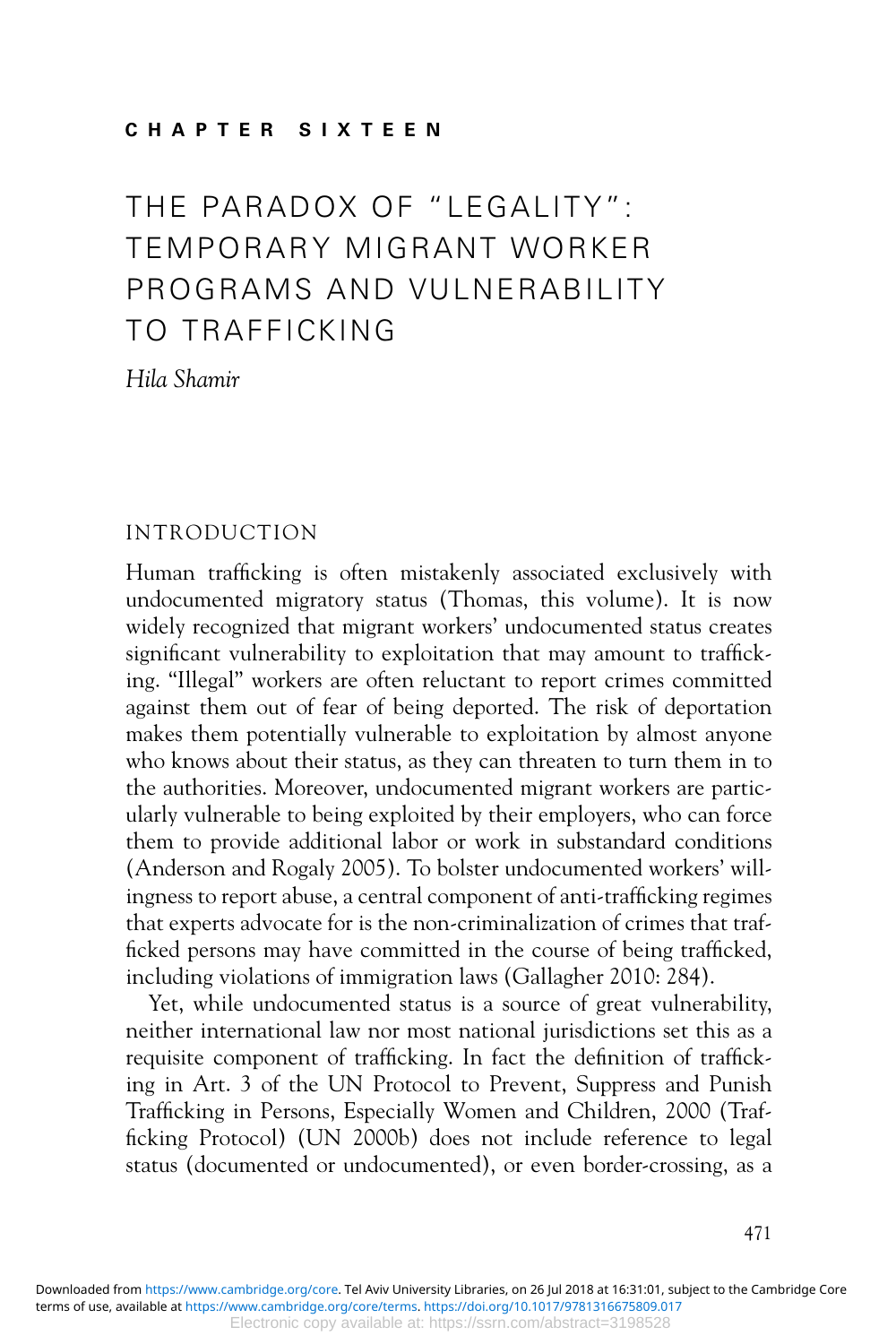component of trafficking; the same is the case with the US Trafficking Victims Protection Act of 2000 (TVPA) (US Congress 2000).

Under Art. 3 of the Trafficking Protocol, trafficking is comprised of three components:  $(1)$  a particular action – "the recruitment, transportation, transfer, harbouring or receipt of persons"; (2) certain means for carrying out the action – "the threat or use of force or other forms of coercion, of abduction, of fraud, of deception, of the abuse of power or of a position of vulnerability or of the giving or receiving of payments or benefits to achieve the consent of a person having control over another person"; and (3) the end purpose of exploitation. The protocol defines exploitation sweepingly to include, at a minimum, "the exploitation of the prostitution of others or other forms of sexual exploitation, forced labour or services, slavery or practices similar to slavery, servitude or the removal of organs." This broad definition is considered one of the protocol's most significant achievements in that it is gender neutral and extends beyond sex trafficking to include various types of labor market exploitation, even within the borders of the victim's own country, and whether the worker is documented or not (Gallagher 2009: 791). Under this definition documented migrant workers as well as citizens can be victims of human trafficking and have been identified as such. This chapter will, accordingly, focus on the vulnerability to exploitation and trafficking generated by the documented status that is part of many temporary migrant worker programs (TMWPs), also known as guest work programs.

TMWPs constitute a pragmatic solution often promoted by well-off countries which are generally reluctant to accept "unskilled" workers as citizens (Faraday 2012: 4), but require them to meet their labor market needs (Bravo 2009: 588–590). TMWPs are supposed to protect migrant workers' rights while ensuring a "win-win" situation for all the countries involved: they provide a solution to the labor shortages in migrant-receiving countries and much needed funds, via remittances, to migrant-sending countries. Despite this presumed potential, however, TMWPs often do not live up to their promise, from the perspectives of both the migrant-sending and migrant-receiving countries (Ruhs 2003: 10–23).

Examples of severe exploitation of migrant guest workers abound and, in a few cases, have even been recognized as instances of human trafficking. Perhaps the most well-known and documented example of such exploitation – and most often linked to trafficking – is that suffered by migrant domestic workers, mostly from East Asia, working in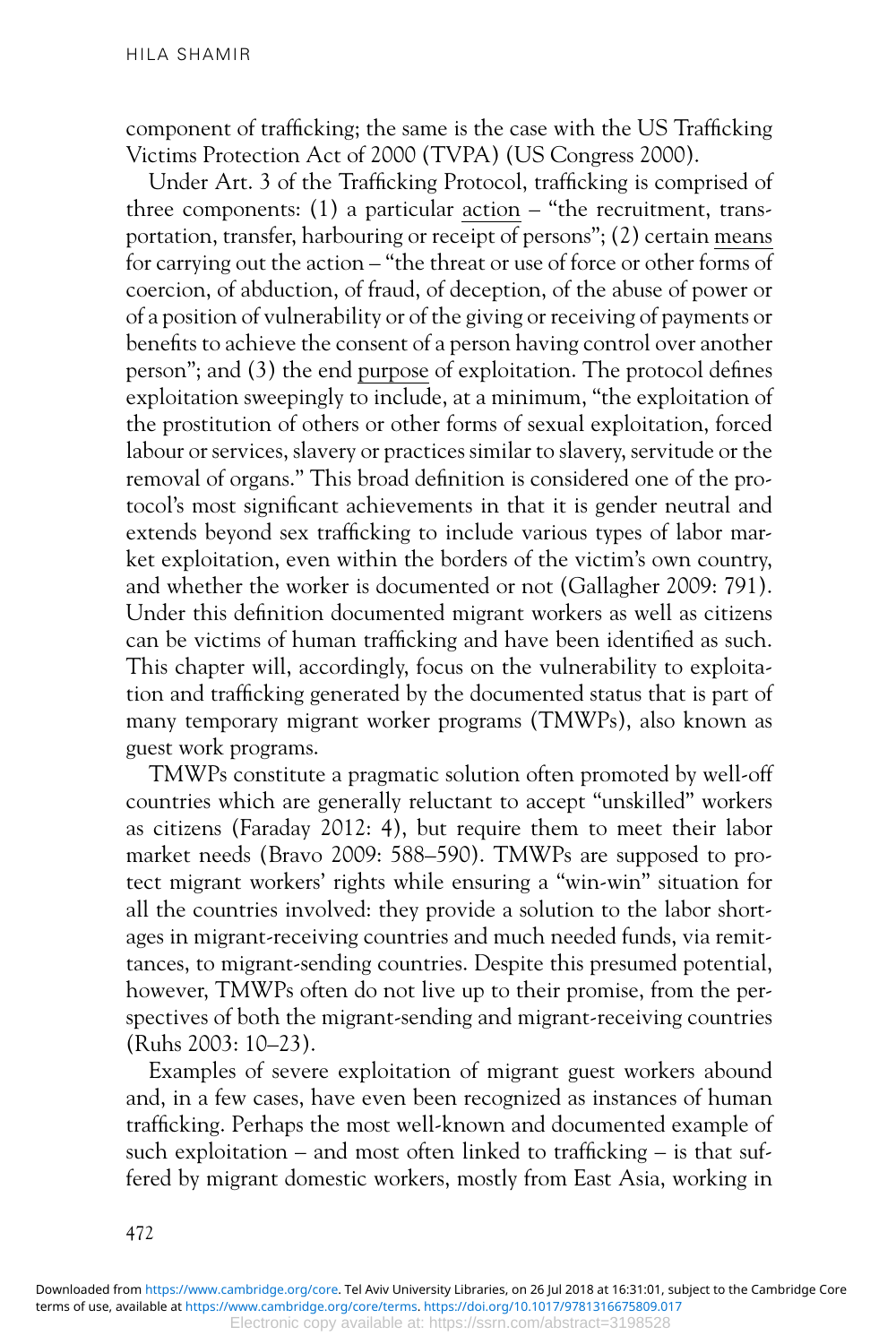the Persian Gulf states under the *kafala* (sponsorship) system (Khan and Harroff-Tavel 2011; Bajracharya and Sijapati 2012; Murray 2012; Office to Monitor and Combat Trafficking in Persons 2013: 29). Yet cases of severe exploitation and possible trafficking of guest workers have been identified elsewhere as well. In the United States, the governmentsponsored "cultural exchange" programs (J-1) have been recognized in the State Department's Trafficking in Persons (TIP) Report as a hotbed of trafficking (Freedom Network USA 2012; Office to Monitor and Combat Trafficking in Persons 2012: 365), with the 2011 case of the severe exploitation of J-1 visa holders working at a Hershey's factory in Palmyra, Pennsylvania, possibly the most prominent and publicized instance (Preston 2011). Another example is that of Thai guest workers employed in the agriculture sector in Israel, who, due to their substandard working and living conditions, have been one of the main groups to come to the men's trafficking shelter in Israel (Hacker and Cohen 2012: 64; Shamir 2012: 122–126). The severe exploitation of migrant workers even where they enjoy documented ("legal") status may seem surprising given that undocumented status is regarded as one of the central sources of vulnerability. Indeed, TMWPs and the documented status they provide are claimed to be one of the best guarantees against labor exploitation and trafficking and an important means of reducing these risks in certain sectors (Bravo 2009: 588–590).

There are a number of possible factors why TMWPs produce a harsh reality for many migrant workers: the deep-rooted power imbalance between migrant-sending countries and migrant-receiving countries, as well as between migrant workers and employers; migrant workers' considerable dependence on intermediaries for information and resources; the desirability of a highly obedient labor force to employers in receiving countries; and the fact that migrant workers are "outsiders" to the political system in receiving countries and therefore lack any political agency to impact the processes that shape the terms of their migration and employment. The disparity in bargaining power between migrantsending countries and migrate-receiving countries and workers' lack of voice in the legal order that determines their migration and employment experiences commonly result in highly restrictive regimes that generally tend to serve first and foremost host countries' constrained migration policies and labor market needs (Ruhs 2006).

Consequently, the very migration regimes that are supposed to protect migrant workers from vulnerability to the severe labor market exploitation caused by undocumented status paradoxically could end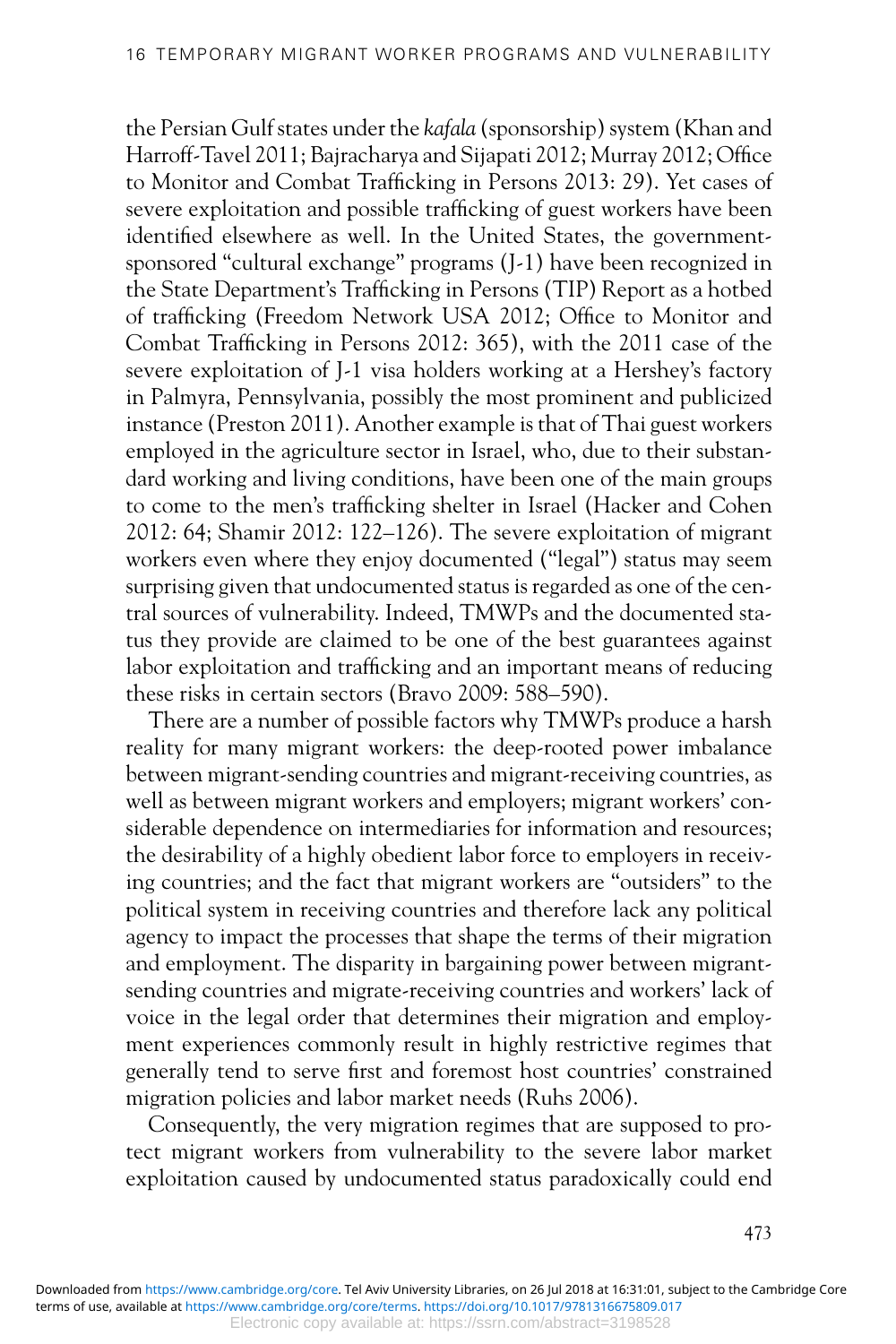up exacerbating their vulnerability (Belanger 2014). This has not gone ´ unnoticed in the literature on precarious work. Documented migrant workers in TMWPs are increasingly understood to be "precarious workers" (Anderson 2010: 303; Fudge 2011),<sup>1</sup> and some sociologists depict migrant workers in certain TMWPs as "unfree labor" due to the restrictions on their ability to circulate in the host country's labor market (Sharma 2006). Yet despite the strong connection between TMWPs and worker vulnerability to exploitation, these programs are rarely addressed in anti-trafficking campaigns, research or recommended best practices in the field.<sup>2</sup> This chapter seeks to close this gap by exploring the vulnerability to human trafficking that is, perhaps ironically, generated by TMWPs.

The chapter briefly introduces the history and contemporary status of TMWPs and then moves to deconstruct the common features of temporary work migration programs around the world, in order to classify TMWP characteristics that reduce migrant workers' bargaining power and exacerbate their vulnerability to exploitation. Seven main characteristics of TMWPs are discussed: recruitment practices and debt; withholding of travel documents; restrictions on labor market mobility (such as binding arrangements); restrictions on family accompaniment; housing requirements and restrictions; exclusion from labor and employment laws; and the temporary nature of migrant workers' stay in the host country and the obstacles to naturalization there. Finally, the chapter explores the link between these characteristics of TMWPs and workers' vulnerability to severe forms of labor market exploitation and human trafficking, using the Delphi indicators proposed by the International Labour Organization (ILO). Analyzing workers' vulnerability brought about by TMWPs through the ILO's Delphi indicators illuminates the way in which TMWPs can exacerbate, rather than ameliorate, vulnerability to exploitation that in turn can amount to trafficking. The chapter therefore argues that in order to effectively combat human trafficking, anti-trafficking programs should include the assessment of TMWPs, and address and advise against the elements in such programs – elaborated upon in the chapter – that increase workers' vulnerability to severe forms of exploitation.

#### TEMPORARY MIGRANT WORKER PROGRAMS

TMWPs became popular in North America and Western Europe in the period of economic transition following the Second World War. Two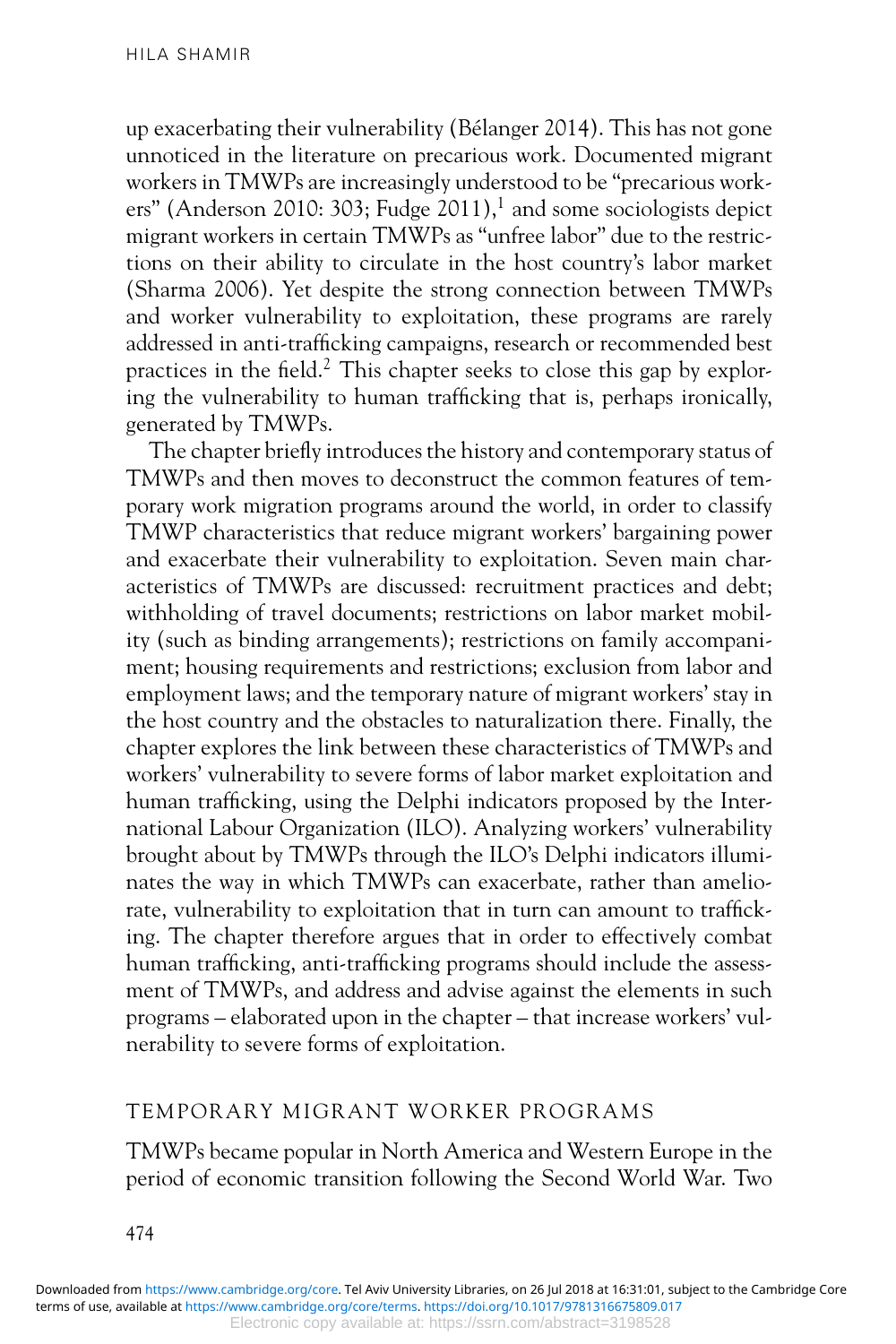of the most notable programs during this period were introduced in the agriculture sector: the United States' Bracero program (1942–1964) and Germany's Gastarbeiter program (1955–1973) (Preibisch 2010: 407–409). The United States and Germany were not alone in adopting TMWPs, however. Around the same time, many of the fast-growing industrial economies in Western Europe used TMWPs to recruit lowskilled labor. This included the United Kingdom, France, Switzerland, and Belgium, which pioneered labor recruitment in the 1940s, followed by the Netherlands and Austria (Castles 2006: 742). Although these programs proliferated throughout the 1960s, they quickly began to lose popularity both in the public and among policymakers in host countries for a variety of reasons. Among policymakers, as well as the wider public, some were concerned by the unwanted settlement of TMWP migrants in host countries. In fact, in both the United States and Germany, it quickly became clear that many of the "temporary" workers were eventually settling "illegally" in the country, thereby undermining the program's rationale. Others became concerned with workers' welfare following extensive documentation of widespread exploitation and substandard working conditions in the programs, as well as the racism and xenophobia that workers experienced (Preibisch 2010: 408). As a result, by the mid-1970s, TMWPs were viewed as problematic and undesirable in both the United States and Germany. In 1964, the bythen highly unpopular Bracero program was shut down following a very unfavorable Department of Labor review. Similarly, in the 1970s, at the height of the energy crisis and spurred also by the growing realization that Western European economies were relying on temporary migrant labor to meet a permanent demand for labor, temporary migration under large-scale guest work programs was brought to a halt (Castles 2006: 743). It was thus not uncommon in the 1980s to find scholarly articles declaring the death of the guest work program (Castles 1986).

The decline of TMWPs was short-lived, however. In the contemporary global political economy where high-income states seek to tighten their borders and limit the migration of low-skilled workers, these programs have become an increasingly favored mechanism in many countries. Already in the 1990s, guest work programs began to reemerge in Western post-industrial economies, but this time on a smaller scale and designed to meet more particular labor market needs in agriculture and other sectors such as care work, construction, and food and entertainment (Preibisch 2010: 408). These new programs are perceived to be responding to specific local labor shortages while, at the same time,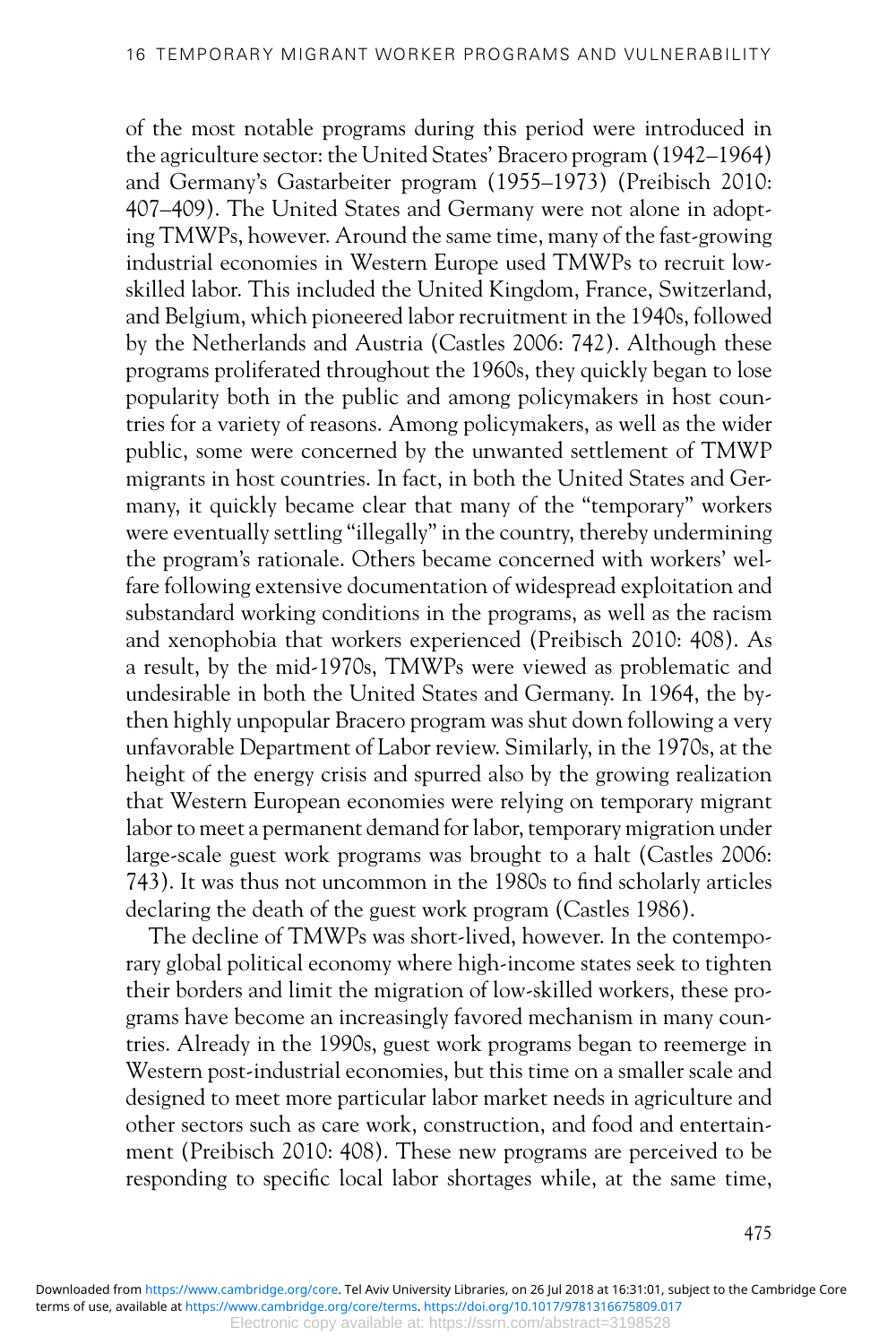serving foreign policy ends as economic development projects (Nyberg-Sørensen et al. 2002: 11–12). Indeed, the resurgence of TMWPs is so significant that in 2008, the International Organization of Migration (IOM) reported that "the world appears to be on the threshold of a new era in temporary labor migration programs" (IOM 2008a: 77).

There are both differences and similarities between this second wave of post-Cold-War programs and the original programs. Current TMWP programs are much more diverse: they operate in an increasing number of labor sectors requiring different skill levels, and they have set very different admissions criteria, and restrictions on market mobility and length of stay. Moreover, they are often tailored specifically to the needs of a particular labor sector at a precise point in time and, consequently, tend to be far more limited in scale than their predecessors. In addition, the complexities of administrating such programs in the age of privatization and deregulation have led governments to delegate various aspects of the program's operation to employers or private market intermediaries, including worker assignment, rights enforcement, and even responsibility for eventual departure and for workers' return to their home countries (Zapata-Barrero et al. 2009: 11). Yet, these important distinctions notwithstanding, the new programs share fundamental similarities with those of the past, most notably, significant constraints on labor market mobility and insistence on migrant workers' social and political exclusion in the host country (Preibisch 2010: 408–409). In the next section, I will argue that this combination of old and new features produces worker vulnerability to severe forms of labor market exploitation that could lead to trafficking.

# HOW TMWPS STRUCTURE MIGRANT WORKERS' LABOR MARKET VULNERABILITY

TMWPs' specific admission criteria and restrictions, and the incentive structure for the private entities involved in the program administration could lead to the paradoxical situation whereby countries that open up their borders to controlled worker migration actively contribute to, rather than ameliorate, migrants' vulnerability to exploitation (Kemp and Raijman 2014). Already in 1987, Robert Miles made the important observation that state-imposed restrictions through work-permit systems that limit migrant workers' entitlement to commodify their labor could, in fact, produce a form of unfree labor (Miles 1987). More recently, Judy Fudge has suggested that the structure of temporary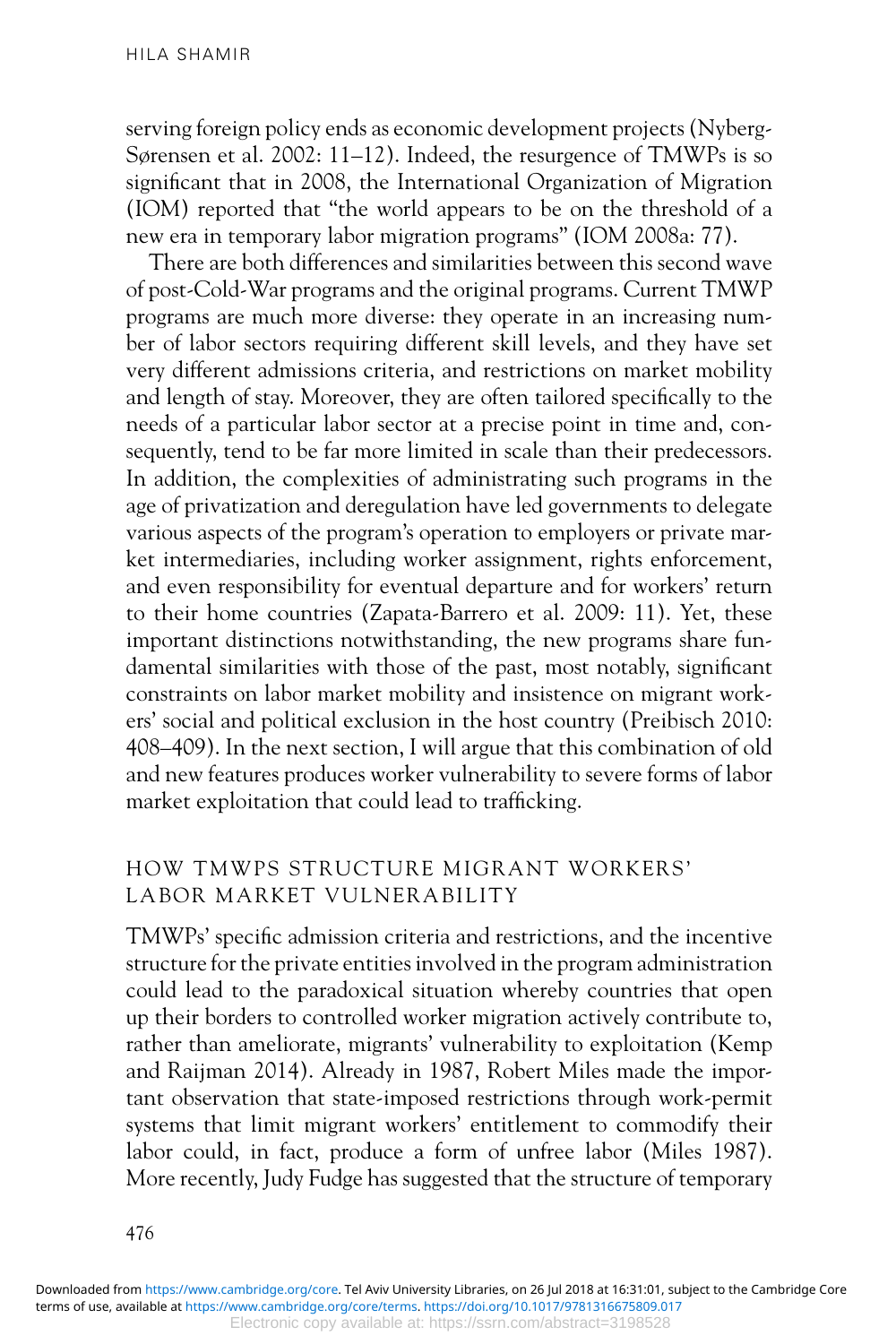migration regimes may "institutionalize uncertainty" and, therefore, strongly impact migrant workers' precarious labor market position (Fudge 2011). She explains that TMWPs often set strict limits on workers' ability to bargain, exit, seek assistance and information, access the courts, form unions, or collectively bargain for rights in order to fight exploitative workplace practices. The discussion in this section will build on this work to show a link between certain common elements of TMWPs and vulnerability to trafficking.

Current TMWPs feature seven common characteristics that institutionalize vulnerability to trafficking. Each of these components both separately and (even more so) combined has the potential to significantly reduce workers' bargaining position, market alternatives, and access to information, thereby exposing them to vulnerability that can result in human trafficking. This does not mean to imply that every temporary migrant worker is necessarily severely exploited. Rather, I aim merely to show that given the role of TMWPs in generating vulnerability, they should therefore be one of the focal points of anti-trafficking policy.

## **Debt**

Migrant workers participating in TMWPs often incur great debt in order to take part in them (Anderson and Rogaly 2005: 38–39; ILO 2009: 20; Office to Monitor and Combat Trafficking in Persons 2014: 33). This debt burden heightens their fear of losing their jobs and, accordingly, increases their willingness to work even in harsh conditions. This is particularly acute in the case of documented migrant workers in guest work programs that are time-restricted. The time restrictions, coupled with the need to repay their heavy debts, incentivize migrants not to leave their employers, even if abusive, so as not to risk unemployment during the little time they have to work in the host country (Haynes 2009: 29–33; Faraday 2012: 62–63).

There are various reasons for the large sums of money that migrant workers need to borrow to participate in TMWPs. Some of the debt may be the result of actual travel costs and expenses related to their arrival in the host country. Other debt may derive from intermediaries' abuse of their position of power to extract exorbitant sums of money from potential migrant workers. While some of these intermediaries are illicit, clandestine actors, others have formal roles in the TMWPs. In the latter cases, the programs structure the degree of involvement of the intermediaries in the migration process and their leverage over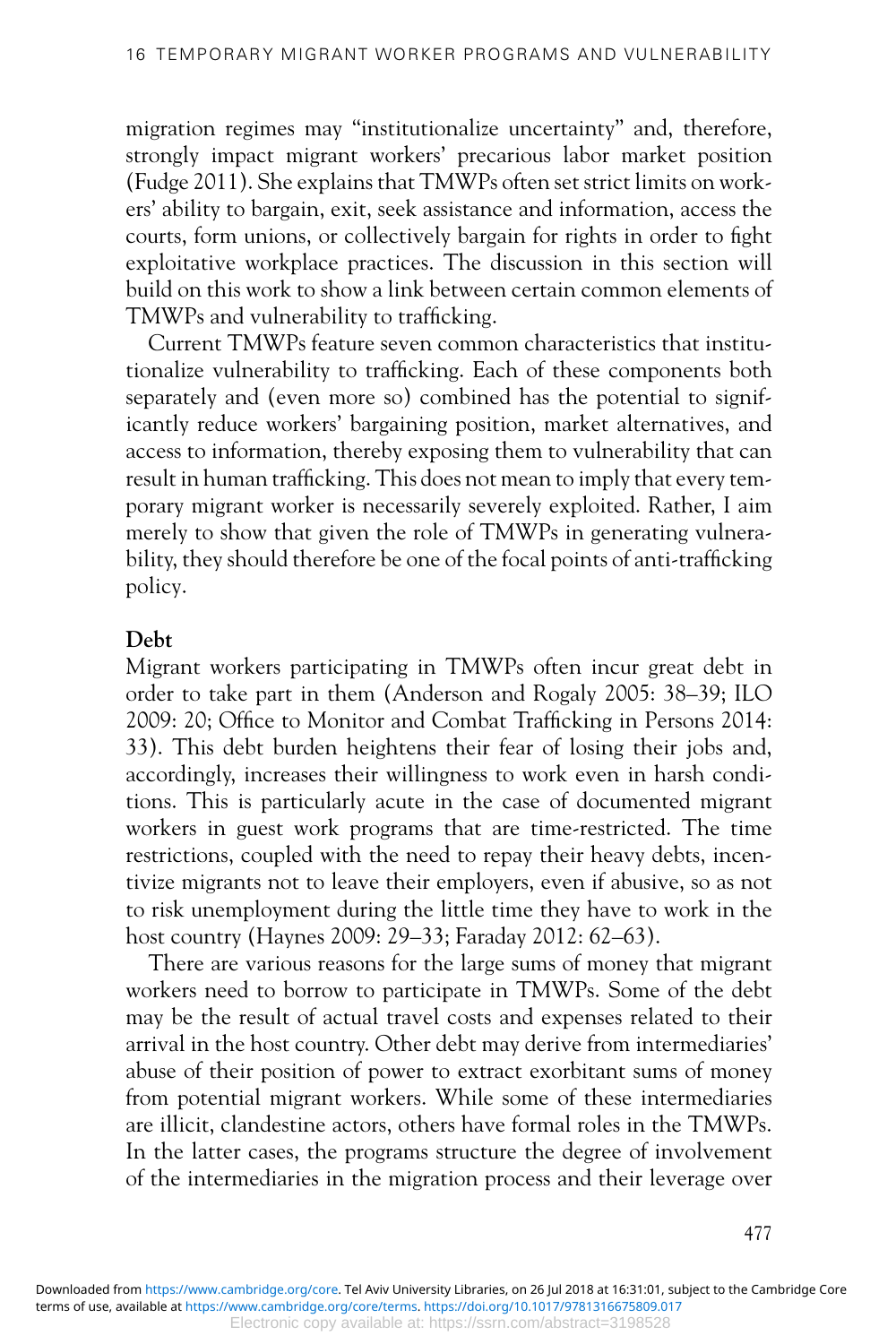migrants. Intermediaries have become increasingly ubiquitous due to the privatization and de-regulation of TMWPs whereby governments minimize their intervention in the migration and employment aspects of the programs and delegate responsibility to intermediaries or employers for workers' recruitment, assignment, working conditions, welfare, and eventual return to country of origin (Preibisch 2010: 409; Raijman and Kushnirovich 2012: 7). Another possible source of debt in addition to travel costs and payments to intermediaries is expenses imposed by elements of the TMWPs themselves, such as training requirements  $($  Parrenas 2011: 32–40 $)$  and security deposits  $(S\ddot{\circ})$  onmez et al. 2011 $)$ .

Governments and civil society actors across the world have become increasingly concerned with the role of private intermediaries in migration processes. In response to the excessive power of these intermediaries, legislators, policymakers, and activists have sought to eliminate or at least limit this power in multiple ways. Yet many regulatory attempts and private initiatives – including highly innovative ones that are often considered leaders in the field such as Canada's Temporary Workers Program – have been unsuccessful at turning the TMWPs into fair labor programs (Flecker 2011; Ruhs 2015: 166–185). Repeated efforts to curb intermediaries have made guest work regimes a hub of regulatory experimentation.

Regulatory responses to the abuse of power by intermediaries in TMWPs usually take one of the following five forms:

- a. *Regulating private actors:* regulation of migration intermediaries through, for example, the creation of recruitment agency registries (UK Parliament 2004; Manitoba Legislative Assembly 2008) or caps on the recruitment fees that can be charged (Israeli Parliament 2006; US Congress 2013).
- b. *Replacing private actors with public ones:* eliminating private middlemen and limiting recruitment authority to governmental institutions (Governments of Israel and Bulgaria 2011).
- c. *Replacing private for-profit actors with non-profit actors*: eliminating private for-profit middlemen and limiting recruitment authority to non-profit non-governmental organizations (NGOs) (IOM 2008b; Governments of Israel and Thailand 2010).
- d. *Replacing small private for-profit actors with big private corporations*: instead of small private entities, which are difficult to monitor, regulate, and, if need be, "shame," regulators license recruitment to big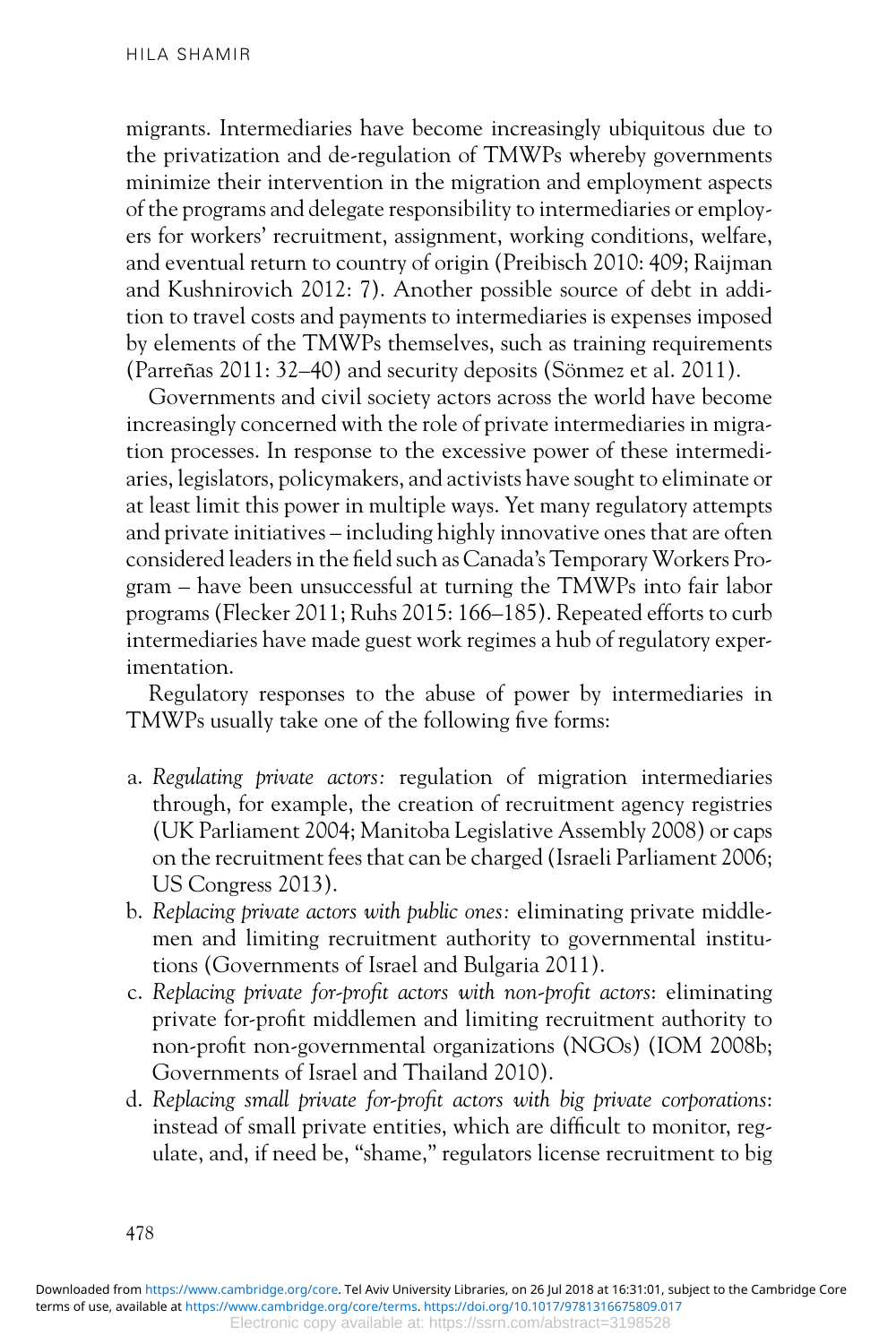corporations, which promise greater transparency, are supposed to be more sensitive to public opinion, and more responsive to corporate social responsibility initiatives (Verité and Manpower Group 2012; Open Society Foundations 2013: 2; IRIS 2014).

The nuanced debate and experimentation in regulatory solutions to the excessive role of intermediaries have yet to penetrate anti-trafficking discourse. This is perhaps surprising because anti-trafficking puts strong focus on traffickers, many of whom can be categorized as migration intermediaries. In the few cases in which anti-trafficking activists and policymakers have directed attention to recruitment practices and debt patterns, the outcomes have not always been promising. For example, Rhacel Parreñas' study of the migration of Filipina hostesses to Japan reveals how the institution of intermediaries and training requirements in regulation aimed at protecting workers from trafficking in fact increases hostesses' debt and constrains their market mobility. Ultimately, Parreñas poses the important question of whether the state itself can be seen as engaged in trafficking hostesses through the structures it imposes in its TMWPs (Parreñas 2011: 51–56). Such frustrating examples illustrate the clear need for greater attention to and study of the link between the structure of TMWPs and debt patterns, to formulate more effective and far-reaching anti-trafficking policies.

# **Withholding Travel Documents**

A common practice that severely restricts migrant workers' labor market mobility and bargaining power is the confiscation of their passports (IHRB 2013). When employers withhold workers' passports, they effectively turn the workers into "hostages," who would then be taking a great risk by moving to another employer in the host country. This guarantees low worker-turnover and high levels of compliance even in extremely harsh working conditions. While employers benefit from this practice, governments, too, may have an interest in allowing it since it prevents guest workers from "disappearing" in the host country or seeking jobs outside TMWP-designated labor sectors.

Although withholding workers' travel documents is illegal under the terms of most TMWPs, the law is often not effectively enforced, if at all. For example, under the *kafala* system in the Gulf states, employers commonly retain migrant workers' passports with impunity (Khan and Harroff-Tavel 2011: 298; Jayaprakash 2014). Similarly, research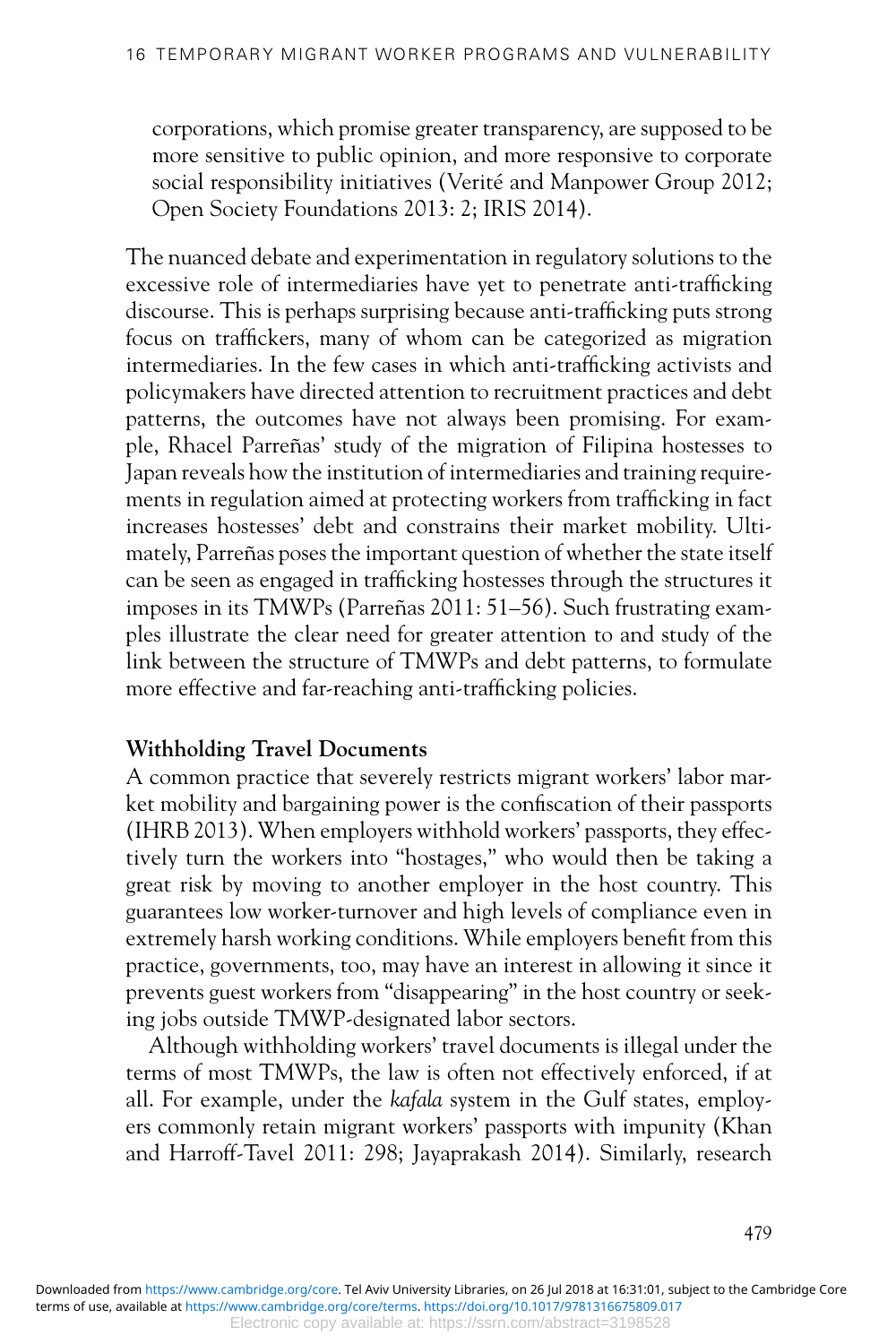on domestic workers in Singapore indicates that employment agencies often retain workers' passports for the duration of their employment (Human Rights Watch 2005: 42–43), and such practices are also common in the context of Canadian (Faraday 2012: 63) and Israeli TMWPs (Raijman and Kushnirovich 2012: 8, 145), to name but a few.

Anti-trafficking reforms and best practices recommendations do tend to address passport confiscation, since it is widespread among exploitative employers of migrant workers throughout the documented and undocumented sectors (UNODC 2008b; European Commission and ILO 2009; Office to Monitor and Combat Trafficking in Persons 2014). Yet contending with such practices within the framework of TMWPs should also be a central goal of anti-trafficking campaigns. Efforts to address this phenomenon should go beyond simple criminalization, which is often difficult and expensive to enforce, and seek, instead, innovative ways to ensure compliance (see e.g. Faraday 2012: 95–98; IHRB 2013: 8–11). This may, in fact, be easier in the TMWP context, where the employment relationship is already heavily regulated and usually requires some extent of governmental intervention, than in undocumented contexts, which, due to their informal character, are more difficult to regulate.

## **Labor Market Mobility Restrictions**

For workers to have some measure of control over their working conditions and bolster their bargaining power, they need to be able to either voice their concerns to their employers without fear of dismissal or else exit the work relationship (Freeman and Medoff 1984: 7–11, 94). The former option is ensured mostly through the right to unionize (discussed in greater detail below); the latter option can be realized by allowing workers to terminate their employment contracts at will, without financial or other penalty (Ibid.: 94–101). Even if relatively weak, the ability of workers to "vote with their feet" and resign is considered the most basic means of protection against exploitation (Jiang et al. 2009: 170– 172). This is however a weak mechanism because it does not empower workers to improve their working conditions at their present workplace; yet it is necessary because one of the lessons learned from slavery and feudalism is that, at a minimum, workers must be able to move from one employer to another in order to effectively bargain for improved working conditions (Stone 2007: 86).

Many TMWPs restrict workers' labor market mobility by "binding" a worker to one designated employer, to a specific labor sector,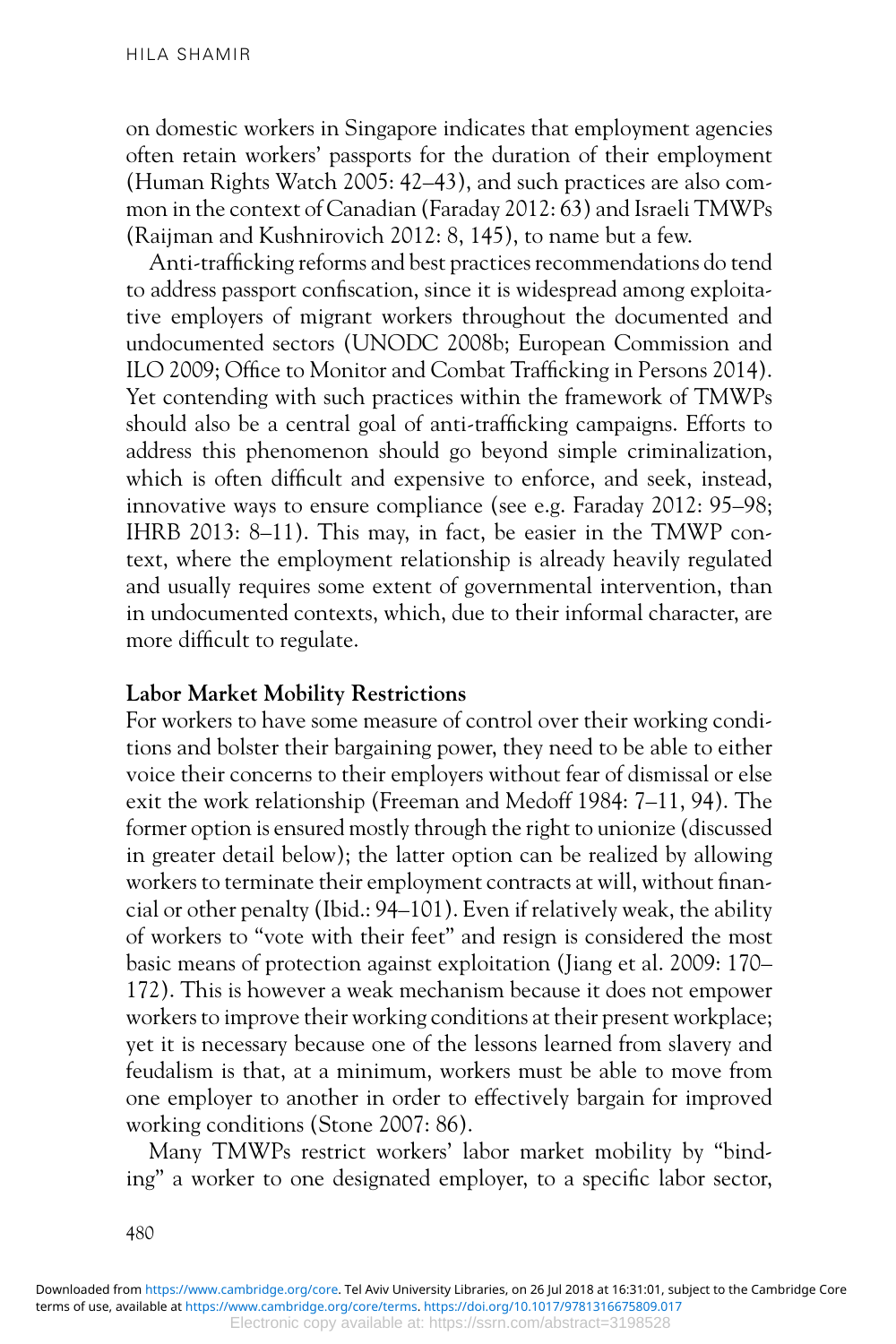or to a certain geographical area within a given labor sector. Binding arrangements thus deprive migrant workers of the ability to leave their employers at will (Martin 2006: 16, 26; Ruhs 2010: 268). Under this system, the worker is tied to one specific employer, usually based on a clear stipulation in her worker visa. Leaving that employer for any reason is considered a violation of the terms of the visa and puts her at risk of deportation. States that have opted for binding arrangement schemes have done so chiefly for protectionist reasons: they seek to control and limit the entry of migrant workers into their labor markets and to regulate the eligibility of the different labor sectors to employ migrant workers. Addressing this allegedly legitimate concern by adopting a binding arrangement regime has however led to the excessive dependence of migrant workers on specific employers and an extreme vulnerability to exploitation. The risk of exploitation is further exacerbated when workers have incurred substantial debt as a result of the high recruitment fees that many are required to pay in their home countries prior to arriving in the receiving country (Agunias 2009: 52–53). This makes them even more fearful of deportation, especially when they have been granted a time-restricted work visa and there is an actively enforced deportation policy in the host country.

Binding arrangements are contributing factors to workers' vulnerability to being trafficked, and thus, their abolition or significant restructuring ought to be part of effective anti-trafficking campaigns. The state's protectionist interests, which underlie these arrangements, can be served in other ways, such as by guaranteeing migrant workers the same labor and employment protections accorded to resident workers and thereby decreasing the economic incentives to employ migrant workers. Another alternative would be to significantly relax the restrictions in the existing arrangements so that workers are bound to employment in a particular sector rather than with a specific individual employer and are ensured easy mobility within the designated sector.

#### **Family Accompaniment Restrictions**

The underlying rationale of TMWPs is to extract the benefits of the labor of able-bodied migrants without risking their permanent settlement and without any need to address their social security or family welfare. The migration of families presumably runs counter to this rationale. First of all, the chances of migrants permanently settling in the host country will ostensibly increase if married couples and families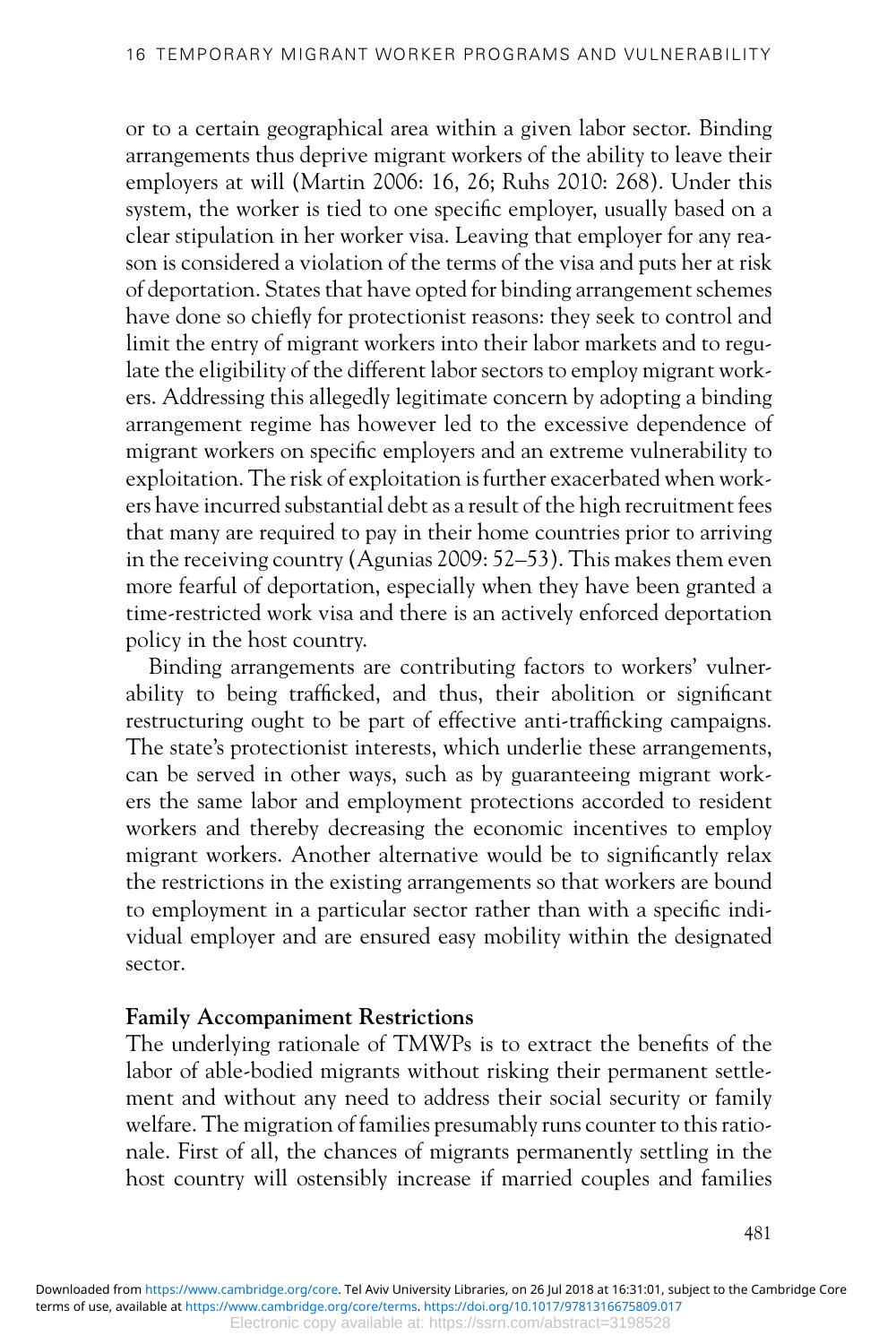with children are allowed to migrate to the host country. Second, such cases of settlement force the host country to contend with issues of community-building and meeting the migrants' religious, educational, and health needs. To prevent the settlement of migrant families and formation of communities and the associated costs to the host country, a common feature of many TMWPs is a prohibition on the migration of families and restrictions on starting a family.<sup>3</sup>

Family accompaniment restrictions can increase migrant workers' vulnerability by isolating them – at least at the early stages of migration – and making it more difficult for them to create and access traditional social networks. A long-standing finding in migration research is that the ability to form and rely on social and familial networks makes migrants' transition significantly easier, smoother, and more successful (Boyd 1989). Such networks are invaluable sources of information on migrant rights, labor market practices and options, legal aid, and other forms of assistance and resources. Thus, when TMWPs directly attempt to individualize workers by detaching them from their communities and families, this results in greater vulnerability and insecurity.

Recent efforts to improve other elements of TMWPs – namely attempts to reduce debt incurred by migrants – may have inadvertently exacerbated this isolation and community breakdown. Some of these initiatives have been innovative in their emphasis on randomization of the recruitment and assignment processes, as a means of preventing institutional corruption and decreasing the debt that migrants acquire by eliminating the fees and bribes commonly paid to recruiters and other decision-makers. However, an unintended side-effect of randomization can be to entrench the breakdown of migrant communities. When these processes are randomized, migrants often no longer know who they will be travelling with and where they will end up working, making it difficult for them to plan in advance the social network available to them upon arrival (Ash Kurlander 2014: 12).

TMWPs' family accompaniment restrictions and worker placement processes are, therefore, central factors in the destabilization of migrant workers' social networks. While not in and of itself a root cause of trafficking, this policy clearly intensifies workers' isolation and restricts their access to information about their rights and options in the host country. Anti-trafficking efforts should therefore address and highlight these aspects of TMWPs as contributing to worker exploitation and the risk of trafficking.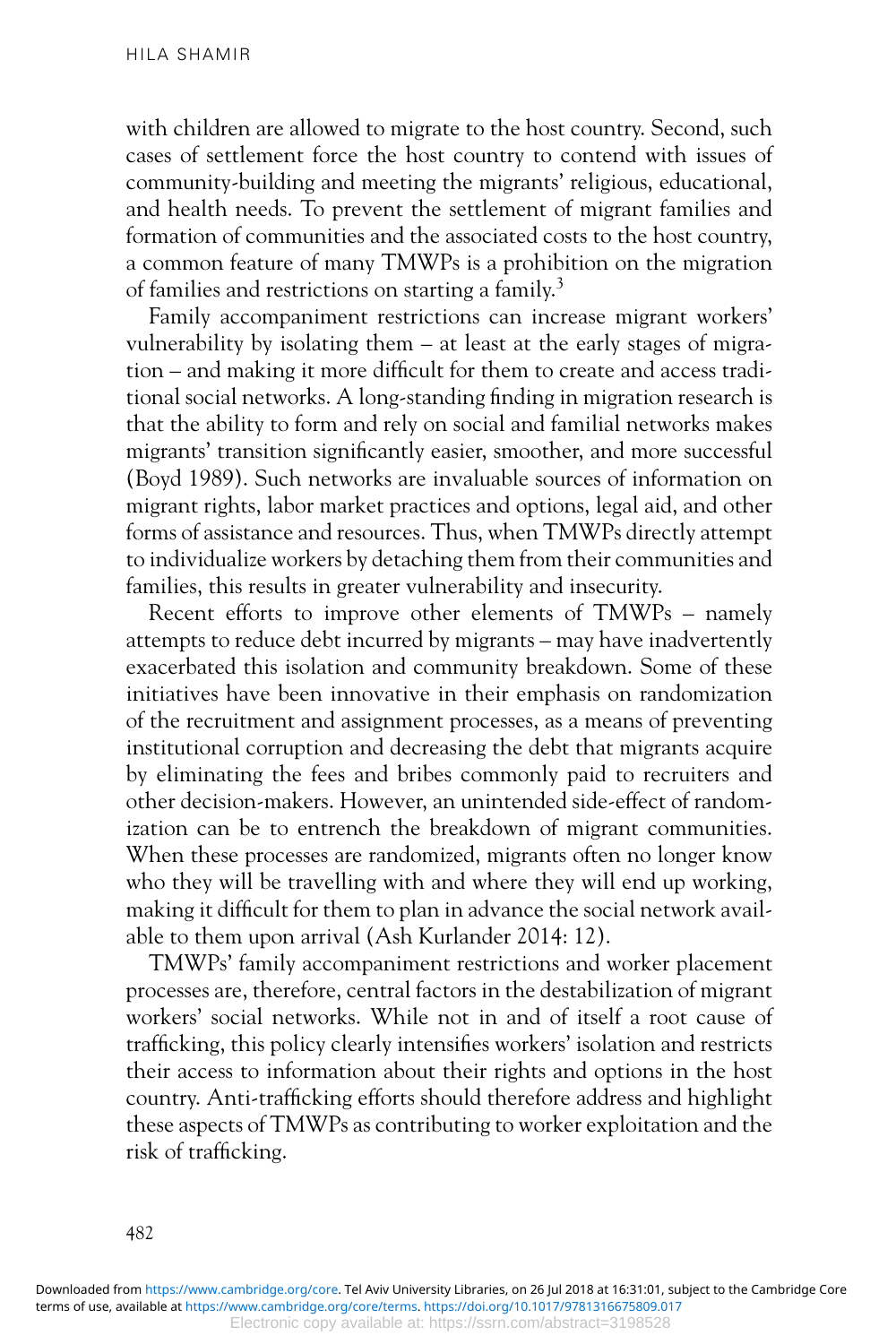## **Housing Requirements and Restrictions**

Many TMWPs include a strict housing requirement under which either migrant workers must live with their employers (as in the case of caregivers) or else that employers must provide housing (see e.g. Martin 2006: 17, 26–27; Tan 2010: 108; Fudge 2011: 24; Chuang 2013: 333). Some accommodation requirements also include protection clauses that ensure workers' rights to decent housing and sufficient private space (Fudge 2011: 18; Raijman and Kushnirovich 2012: 141). Moreover, employer-provided accommodations are often preferred by the workers themselves, as they have come to the host country for only a short period of time and would often rather not spend money on housing and transportation.

These significant benefits notwithstanding, in certain cases, housing requirements can also exacerbate migrant workers' vulnerability, for they increase employers' control over workers' private time, blur the boundary between work and rest, and allow intense supervision and control over all aspects of workers' lives. These requirements might also isolate workers from one another (as in the case of care workers), as well as from their communities and civil society in the host country. This is particularly acute when a worker has no other housing alternative because his or her visa is contingent on living under the employer's roof or in accommodation provided by the employer.

An additional problem caused by housing requirements is the deduction that employers are commonly allowed to make from a worker's paycheck when they provide housing, to cover either some or all of the cost, usually limited to a certain percentage of the total wages. It has been well-documented that employers tend to deduct the maximum amount allowed even if this exceeds the actual market price for the accommodations provided and, at times, actually deduct more than the permitted amount (Anderson and Rogaly 2005: 42; Parreñas 2006: 155; ILO 2009: 31). As a result, the wages that workers receive are in violation of minimum wage legislation (if such legislation applies to them), or else in violation of their employment contracts, if these exist, without their being aware of the wage-theft. Since migrant workers derive practical and financial benefits from employer-provided housing, determining the optimal way to regulate housing requirements is quite a challenging task.

Current anti-trafficking reforms and best practices do not address wage-theft and the impact of housing requirements on vulnerability.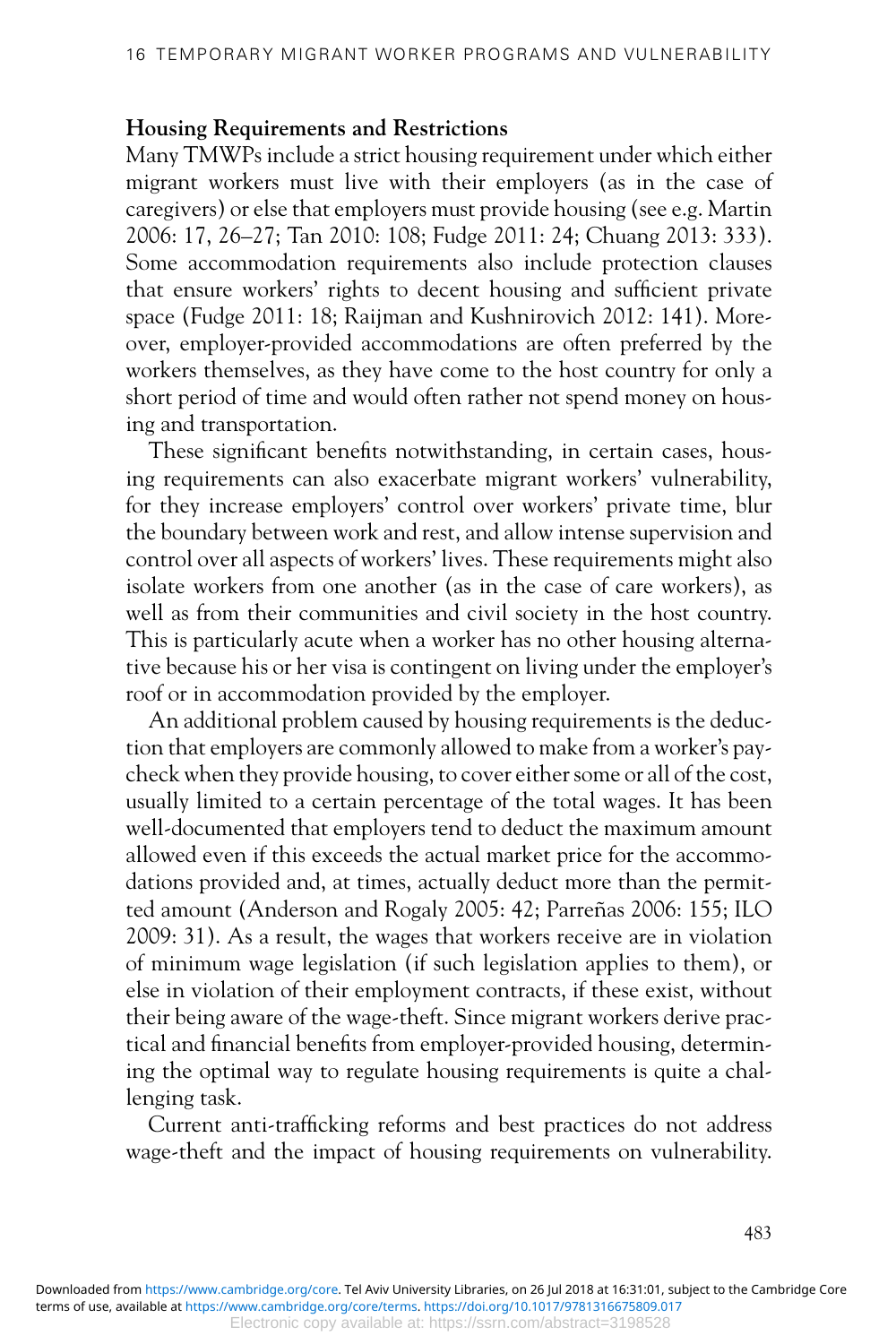Housing requirements should in fact be treated with suspicion by all those concerned about trafficking and as a possible factor for producing workers' isolation and disempowerment. Further, states must focus on deduction-related practices as a common method of wage-theft and wage withholding.

# **Exclusion of TMWP Workers from Labor and Employment Laws**

Long working hours, poor health and safety protections, withholding of wages, excessive wage deductions, and no vacation or sick leave are all common features of human trafficking (UNODC 2008b: 261– 262). In most countries, labor and employment laws protect against such working conditions. However, either due to enforcement problems or legislated exclusions, this protection does not extend to all workers. The non-application and non-enforcement of labor standards in certain employment sectors or with regard to certain workers make the workers in these sectors particularly vulnerable to trafficking. Domestic work is one such example, as the legal systems in many countries exclude them from protective labor legislation (ILO 2010: 25–28). The same is true for undocumented migrant workers who are excluded de jure or de facto from the scope of protective labor and employment laws due to their undocumented status (Shamir 2011: 616–620). Deprived of labor and employment rights, these migrant workers have no legal recourse when exploited, making them all the more vulnerable to trafficking.

Generally, since national labor inspection bodies tend to suffer from underfunding, formal inclusion alone will not suffice. Rather, an antitrafficking framework aiming to contend effectively with TMWPs' structural flaws will also require greater backing and funding for labor inspectors in their work and, more generally, establishing monitoring apparatuses that ensure the enforcement of migrant workers' labor and employment rights (ILO 2009: 45–46). Given the chronic insufficiency of central monitoring bodies (Weil 2008: 349–350), however, direct enforcement of these rights by the workers themselves will remain essential, through trade unions and collective representation, which can lead to relatively high rates of compliance (Colling 2006: 144–145; ILO 2009: 59–60), alongside access to the justice system for individual migrant workers.

An anti-trafficking perspective that understands TMWPs to be a source of migrant worker vulnerability will seek to amend these aspects of the programs, and ensure the extension and application of labor and employment law protections and rights to migrant workers by formally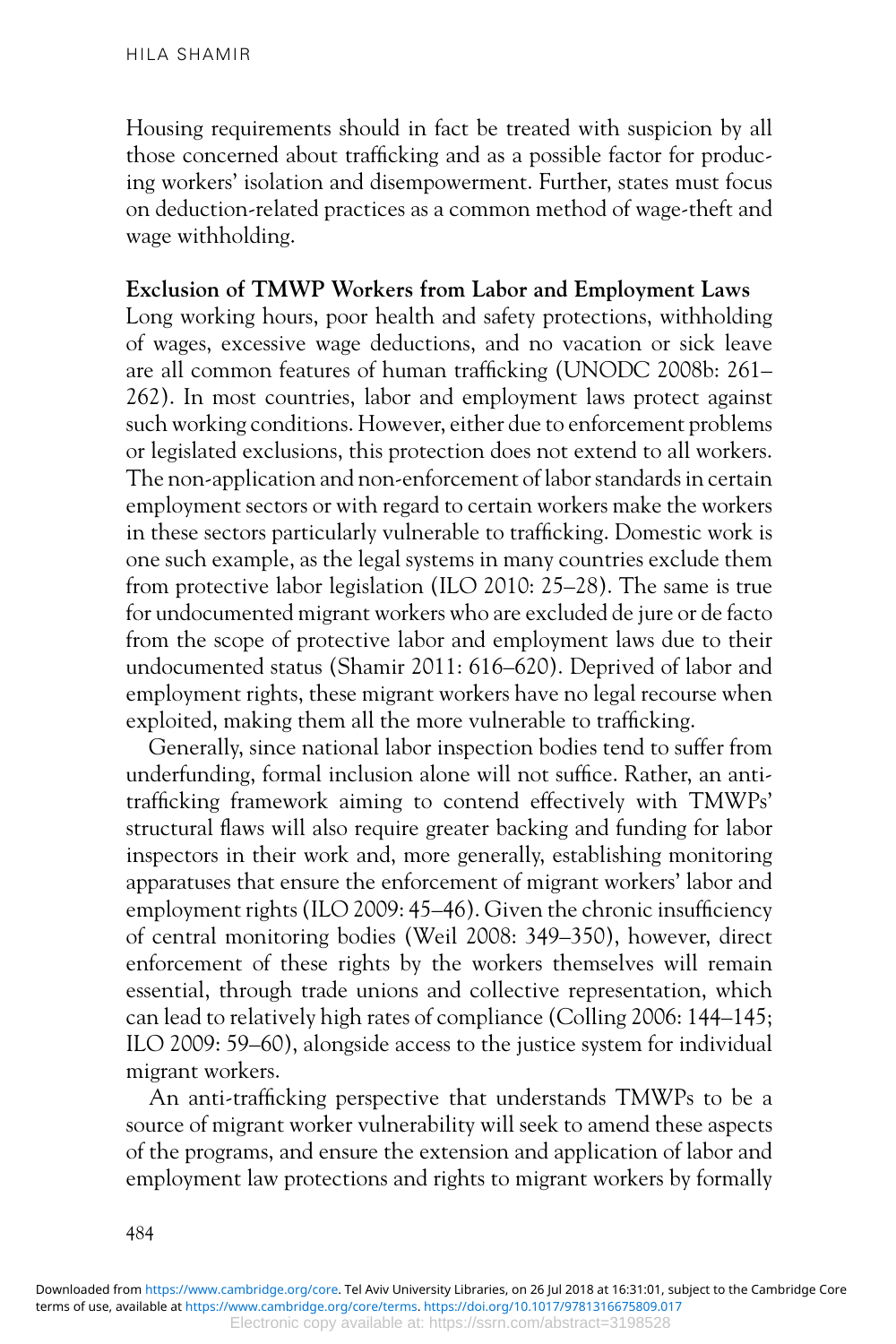including them in the scope of the relevant legislation (Gallagher 2010: 440). Indeed, the 2014 ILO Protocol to the Forced Labor Convention of 1930 and associated recommendations (ILO 2014a; ILO 2014b), that reflect the ILO's most recent attempt to achieve international agreement around the elimination of human trafficking and forced labor, address these issues. The 2014 Protocol requires members to ensure that "the coverage and enforcement of legislation relevant to the prevention of forced or compulsory labour [ ... ] apply to all workers and all sectors of the economy; and that labour inspection services and other services responsible for the implementation of this legislation are strengthened."<sup>4</sup> However, it should be noted that unfortunately the effect of the 2014 Protocol is limited since only a few member states have ratified it so far.<sup>5</sup>

## **Temporary Status and Pathways to a Secure Migratory Status**

The temporary time frame of TMWPs is one of their defining characteristics and a central justification for their existence. Migrant-receiving countries establish guest work programs specifically because of the temporary stay they entail and, accordingly, require workers to leave after a certain period of time, which can range from several months to several years. Yet this temporality may function as a further source of vulnerability for migrant workers, especially those heavily in debt, for it can make them more willing to work in substandard and exploitative conditions, in the effort to repay their debt and earn some money before their visa ends. Moreover, just as migrant workers become more accustomed to the host country – perhaps learning the local language and customs, making friends, and accessing community resources and information – they are required to leave. The temporary nature of their stay usually also means that they are not extended rights accorded to residents and citizens, such as voting rights, which excludes them from the political processes that shape their migration. It is also difficult to unionize migrant workers when they know that their stay in the country is limited, as they have little incentive to pay union fees and take collective action (Mundlak and Shamir 2014: 110–111). Lastly, TMWPs facilitate the circulation of insecure and vulnerable workers, which creates disincentives for employers to address complaints about working conditions, wages, and training. As Faraday suggests, "This cycling effectively creates a permanently temporary working class that is unable to organize, unable to enforce its rights, and, as non-citizens, is unable to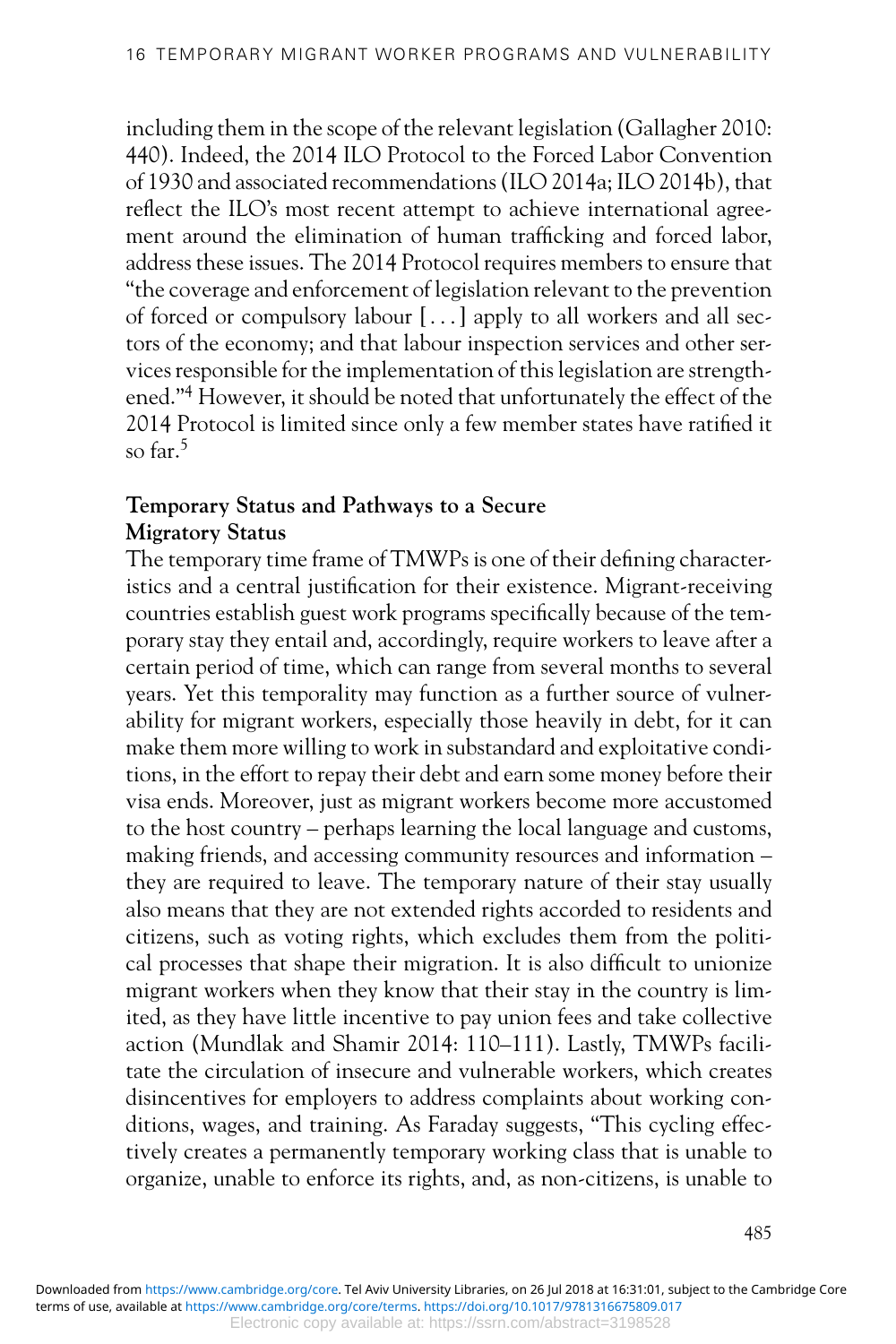participate in the democratic process to change the terms of their disempowerment" (Faraday 2012: 100).

Programs that offer a path to naturalization are rare. One such program is Canada's Live-In Caregiver Program (LCP). Under the terms of this program, migrant workers can apply for permanent residence if, within four years of having entered Canada, they have completed either two years of full-time caregiving work or, alternatively, 3,900 hours while residing in the private household of the person to whom they have provided care (CIC 2014). However, even programs that include such a naturalization option may institutionalize worker vulnerability. During the first years of their stay workers are highly dependent on their employers' cooperation in reporting their work hours and maintaining their employment. The situation is particularly complicated for workers who care for elderly employers in the final stages of life, since they may find themselves unemployed and in need of new employment on multiple occasions when the employer passes away; this makes it far more difficult to comply with requirements for naturalization under schemes like the LCP (Faraday 2012: 101). Therefore, even a path to citizenship does not guarantee a more secure migration process and can, paradoxically, exacerbate workers' vulnerability during certain stages of the migratory cycle.

Despite the inherent disadvantages of the temporariness of the stay for migrants, I do not propose that anti-trafficking policy be opposed to TMWPs per se. Following Ruhs (Ruhs 2015: 185–186) I too do *not* think TMWPs are morally objectionable, since in a world of increasing border control and migration restriction they offer one of the most promising paths to the desirable outcome of providing many more workers with access to the labor market of higher income countries. There is, admittedly, a trade-off, between the access they provide and the restrictions on migrants' rights that they may entail, but as I argue here and elsewhere (Shamir 2012), if the elements of the programs that render workers vulnerable are considered and carefully addressed, the tradeoff may be minimized. Anti-trafficking strategies should therefore pay greater attention to the temporary nature of the stay, the interaction with other admission requirements and visa conditions, and the consequences that employers bear for violating workers' rights.

I have explored so far seven common characteristics of TMWPs that exacerbate migrant workers' insecurity and vulnerability, and have suggested what anti-trafficking agendas that are attentive to these issues should include. The vulnerabilities created by TMWPs will now be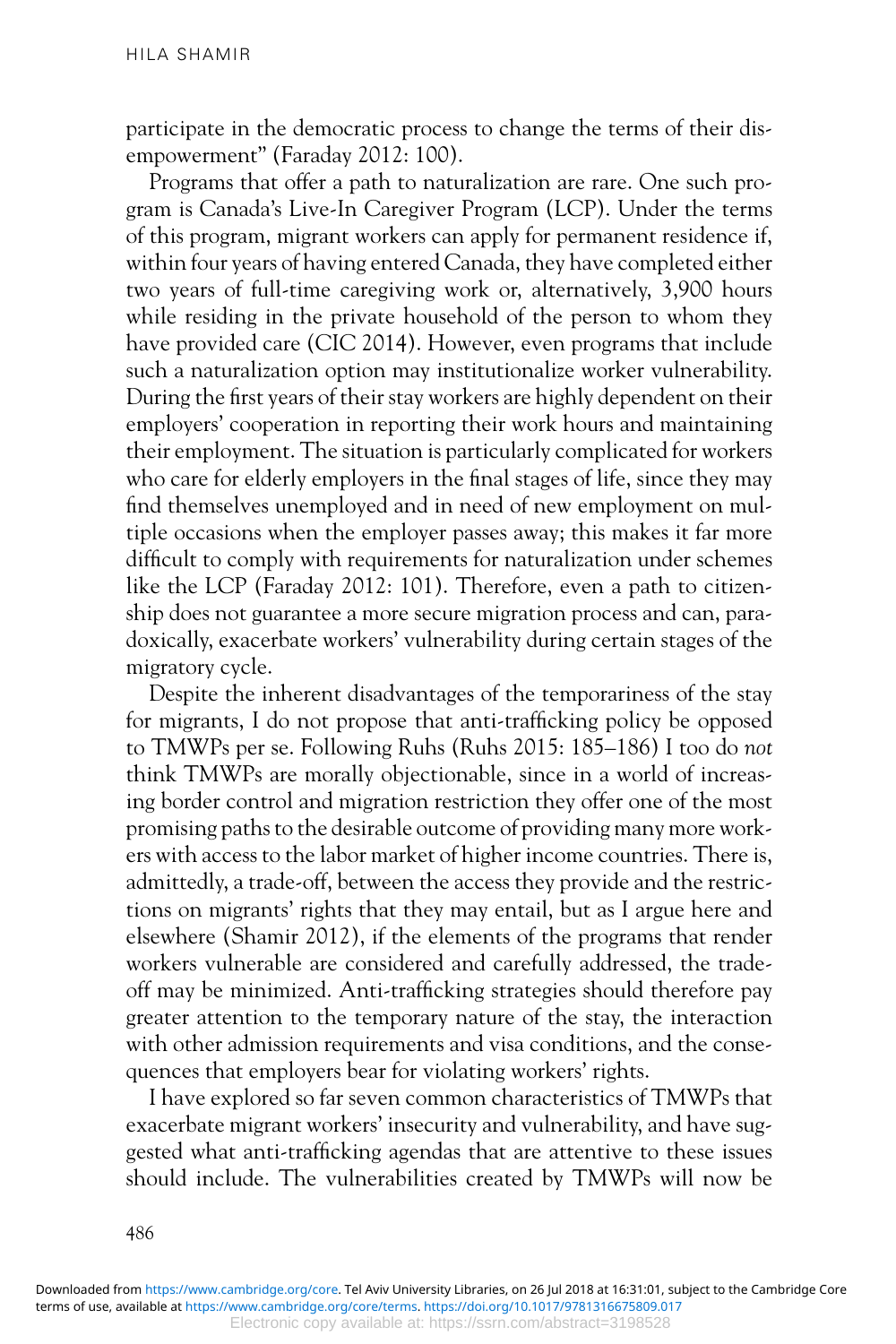assessed in relation to the definition of trafficking under international law.

#### TMWPS AND TRAFFICKING

What exactly constitutes trafficking, under either international or many national laws, has shifted over time and remains contested (Chuang 2014). Although the 2000 Trafficking Protocol's definition of the term "trafficking" is intended to clarify the forms this can take (Gallagher, this volume), there is still some ambiguity in how the purpose and means components are interpreted and operationalized under domestic law. To begin with, the term "exploitation" is not defined in the Trafficking Protocol, creating uncertainty regarding the conditions under which exploitation amounts to trafficking. Likewise, the details of the means element are not fixed, raising the question of what level of coercion and abuse is required (Andrees and van der Linden 2005: 58). It is quite clear, of course, that not all detrimental employment practices should amount to trafficking, and that a certain "seriousness" threshold, accepted by the majority of activists and scholars, must be met for a practice to be thus considered (Gallagher 2010: 49). Yet, the precise parameters of this threshold are unclear, and so what exactly constitutes trafficking remains uncertain.

Despite this definitional ambiguity, both national and international experience with applying the international definition has imbued the means element of the definition with content (UNODC 2013). For example, it is now quite clear that physical coercion is not required for a practice to constitute trafficking and that relatively more subtle forms of intimidation suffice. Withholding wages or identification papers, continually threatening to inform the authorities of a worker's undocumented status, and using indebted labor $6$  are all understood to satisfy the means element (ILO 2009: 13). Moreover, abduction or deception regarding the type and nature of the work – for example, a woman is falsely promised that upon arrival in the host country she will work as a waitress but in fact she is forced into prostitution – are not the only types of behavior that can be considered human trafficking. The reality is that many migrant workers who are trafficked appear to have voluntarily embarked on their journeys, seeking paid employment in a line of work they had agreed to in advance (Richards 2004: 154).

The nature of the "exploitation" element of the definition of trafficking is gradually, and not without contestation, becoming identifiable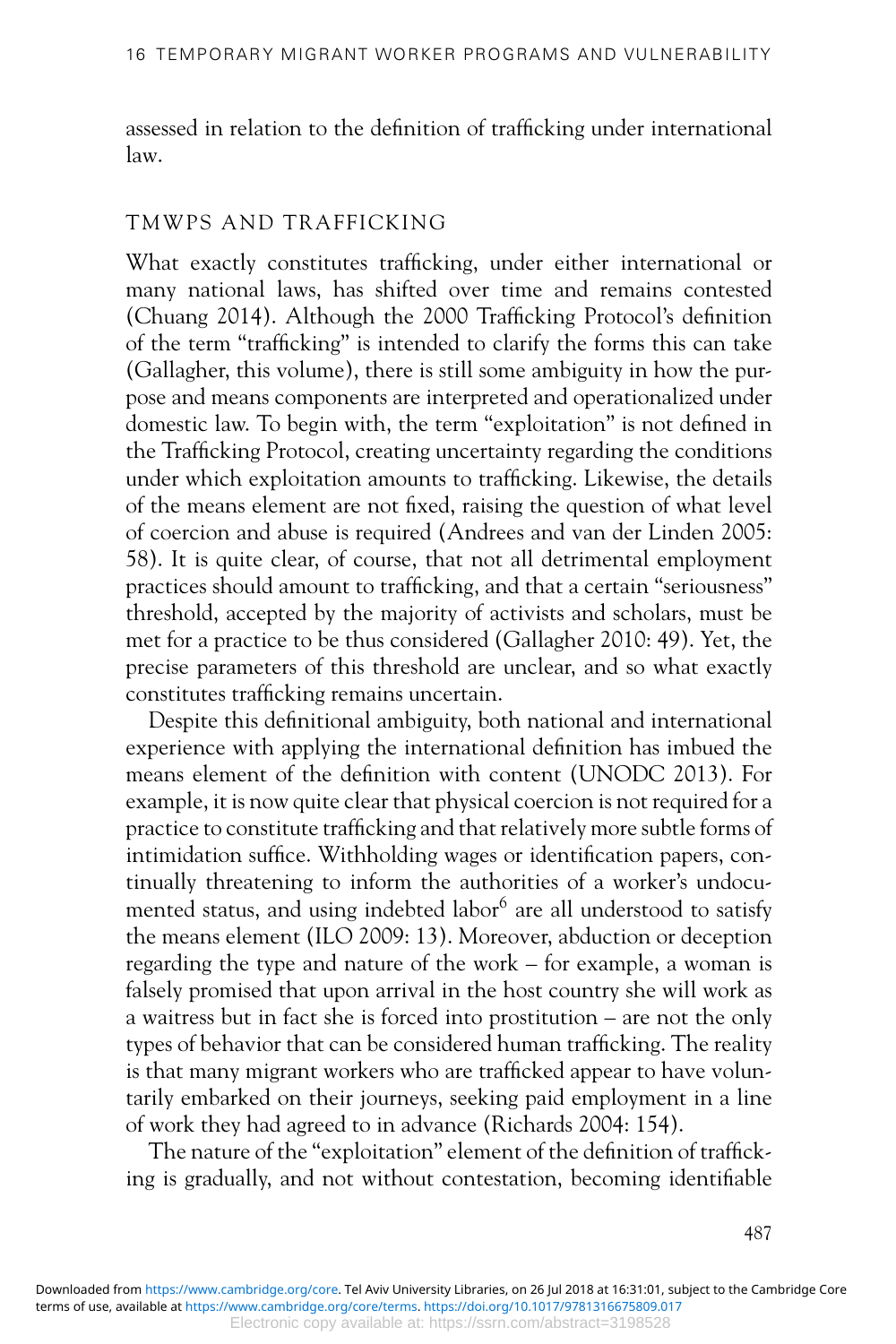(Chuang 2014). Trafficking is often recognized in circumstances of exploitation and manipulation that relate not only to the type of work the worker is forced to engage in, but to the working conditions in an agreed-upon type of work. This includes situations in which a worker has consented to a certain job but not to some of its working conditions, such as restrictions on his freedom of movement, excessively long working hours, excessive wage deductions, delayed wage payment, and low wages (IOM 2004: 23–27). Human trafficking emerges, therefore, as a series of labor rights violations, where each one in itself might not amount to trafficking, but combined, they do (ILO 2009: 13).

As my earlier analysis suggests, TMWPs often set up the background conditions that enable such a series of violations both in relation to the means of recruitment and working conditions and, at times, practically necessitate them. Anti-trafficking policies however tend to focus on the role of private actors in exploiting vulnerable workers and the role of the state in prosecuting traffickers, protecting victims of trafficking, and preventing traffickers' activity. As a result, the active role that state policies play in creating the vulnerability that is in turn exploited by traffickers, is rarely addressed (Anderson 2010: 306; Bravo 2015).<sup>7</sup>

Recognizing TMWPs as a root cause of trafficking is an integral part of what I have called elsewhere a "labor paradigm for human trafficking" (Shamir 2012). This approach discards the notion that trafficking is an exceptional and distinct crime perpetrated by deviant evil-doers and instead sees trafficking as part of a continuum of exploitative labor market practices (Ibid.: 108–112). In this view, most workers enter into a work contract under some form of economic compulsion and, in many cases, with the sense that they have few other options. In labor sectors where there is a surplus of labor, workers are in a relatively weaker bargaining position and, therefore, more vulnerable to exploitation and commodification. A worker who is dependent on her job for income and fears losing her livelihood could likely also fear causing trouble at her workplace by complaining or going to the authorities to lodge a formal complaint. This general depiction of the reality of the inequality between capital and labor is at the heart of the ILO motto "Labour is not a commodity."<sup>8</sup>

This structural power imbalance between the parties to a labor contract characterizes the work conditions of almost all workers, and is the normative justification for protective employment legislation that prescribes, for example, minimum wages, overtime regulation, and safety standards as well as protections for workers seeking to unionize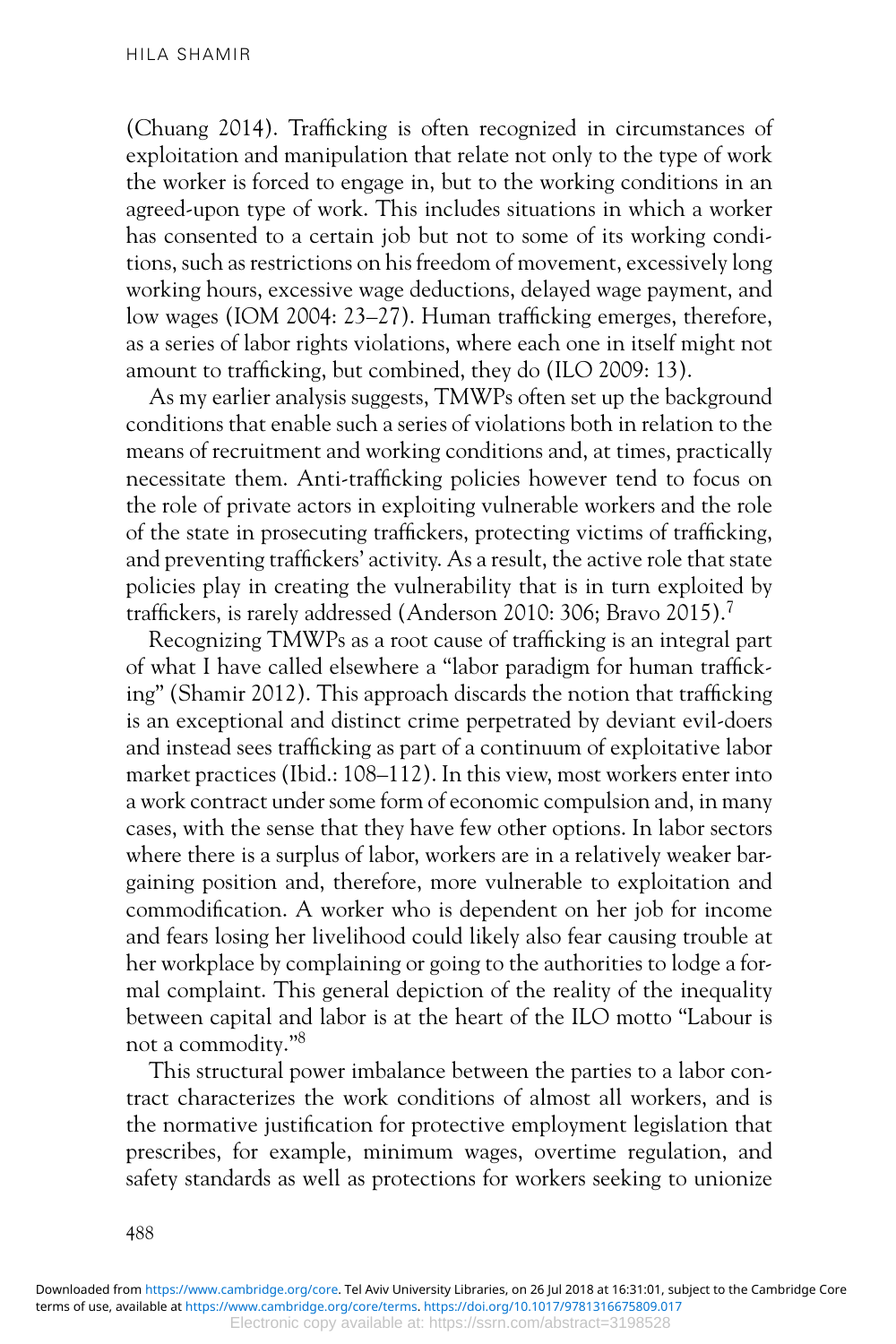(Offe 1985: 10, 14–20). From this perspective, there is a broad spectrum of forms of economic coercion and commodification. Some level of coercion exists across the entire spectrum, with trafficking and slavery at the extreme coercive end. Devising effective ways to combat the forms of exploitation on the more coercive end requires an understanding of the background legal, market, and social conditions that impact workers' bargaining power all along the spectrum of commodification.

From a labor perspective, the exploitation of workers that amounts to human trafficking is a matter of degree and not kind. All forms of labor entail some degree of human commodification, and forced labor and trafficking are simply its most extreme manifestations. This conception of trafficking as escalated exploitation of worker vulnerability looks at the pervasive labor market dynamics that enable the exploitation and commodification of trafficked workers, and allows for the possibility of attaining less exploitative working conditions. Accordingly, this paradigm also places more emphasis on TMWPs as programs that shape the bargaining power of the participating workers and employers.

The plasticity of the trafficking definition and the wide span of situations it can encompass have led various actors to attempt to articulate concrete indicators that can assist in identifying a trafficking situation (IOM 2004; UNODC 2008b: 277–283). One of the most significant of such attempts is the formulation of the "Delphi indicators" by the European Commission in collaboration with the ILO (European Commission and ILO 2009). These indicators – named after the Delphi methodology that aims for a result based on consensus across a wide group of experts – were developed in 2008 by a group of sixty-eight experts from twenty-seven EU member states. At the end of the process, the experts agreed on a list of sixty-seven indicators, each categorized under six major features that were observed in cases of human trafficking: deceptive recruitment, coercive recruitment, recruitment by abuse of vulnerability, exploitative conditions of work, coercion at destination, and abuse of vulnerability at destination. Each category has a list of indicators that are classified as strong, medium, or weak. Each category is considered independently. In order to be assessed as positive (i.e. a trafficking indicator), a category must be identified as having at least two strong indicators, or one strong indicator and one weak or medium indicator, or three medium indicators, or two medium indicators and one weak indicator (Ibid.: 3).

The use of indicators in human rights work has been strongly criticized (Merry 2011; Davis et al. 2012; Merry, this volume) and justifiably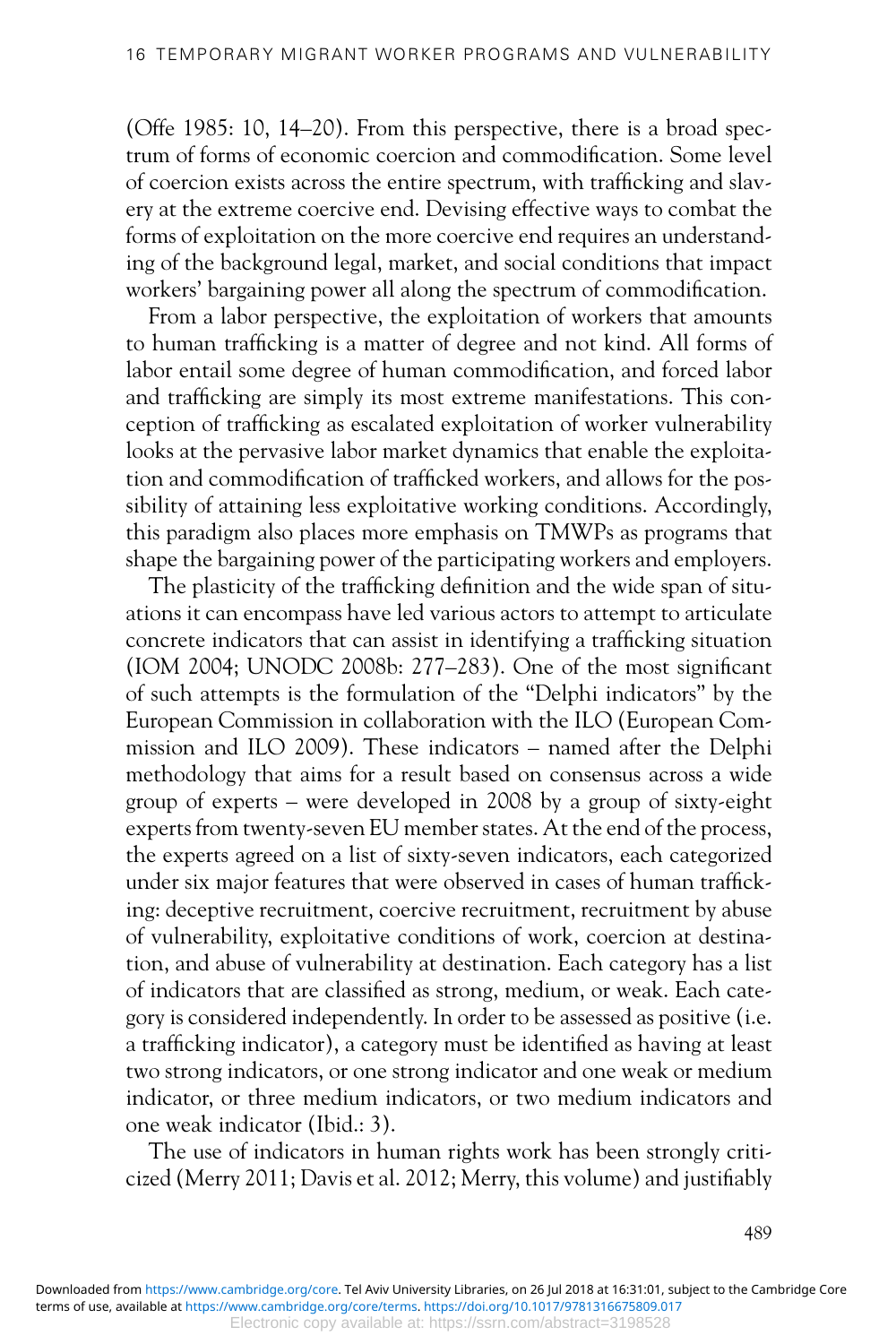so. Indicators in the area of trafficking raise some specifically grave concerns as well.9 However, the Delphi indicators are, arguably, somewhat less problematic, since unlike other indicators, that are intended to assess the prevalence of trafficking (such as the Global Slavery Report and Index), and performance of anti-trafficking interventions or compliance with anti-trafficking related requirements (such as the US TIP Report ranking), the Delphi indicators aim at the identification of individual instances of trafficking (Gallagher and Chuang 2012: 320). Using these widely accepted indicators, I will argue that TMWPs can be identified as a root cause of human trafficking and that migrant workers in a TMWP with some or all of the characteristics described earlier in this chapter can quite readily be identified as victims of trafficking.

To begin with, indicators of *deceptive recruitment* can be seen to be present in the substandard working conditions many TMWP workers experience; this can include deception about wage and earnings, about the conditions of work, or about housing and living conditions (three medium Delphi indicators). In terms of *coercive recruitment* indicators, many TMWP workers can be regarded to be working in debt bondage due to the large sums of debt they have incurred, the confiscation of their travel documents, and the conditions of isolation, confinement, and surveillance in which they work due to the program's housing requirements and restrictions (three medium Delphi indicators). With regard to indicators of *recruitment by abuse of vulnerability*, many TMWP workers can be understood to be participating in the program due to economic constraints, where employers or employment agencies abuse their fear of losing their legal status or where they are under the control of the exploiters (three medium Delphi indicators). Looking at indicators of *exploitation*, workers in many TMWP programs can be found to be working excessive work days or hours (a strong indicator), in poor working conditions, for little or no salary, and with the terms of contracts they signed not being upheld or under wage manipulation in the form of, for example, excessive wage deductions (all medium Delphi indicators). In terms of indicators of *coercion at destination*, many TMWP workers have their documents confiscated and work in isolation and debt bondage (three strong Delphi indicators). And finally, with regard to indicators of *abuse of vulnerability at destination*, workers in many TMWPs are dependent on their employers and exploiters, cannot escape this situation for economic reasons and out of fear of losing their visas and legal status (three medium Delphi indicators). The analysis is summarized in Table 1.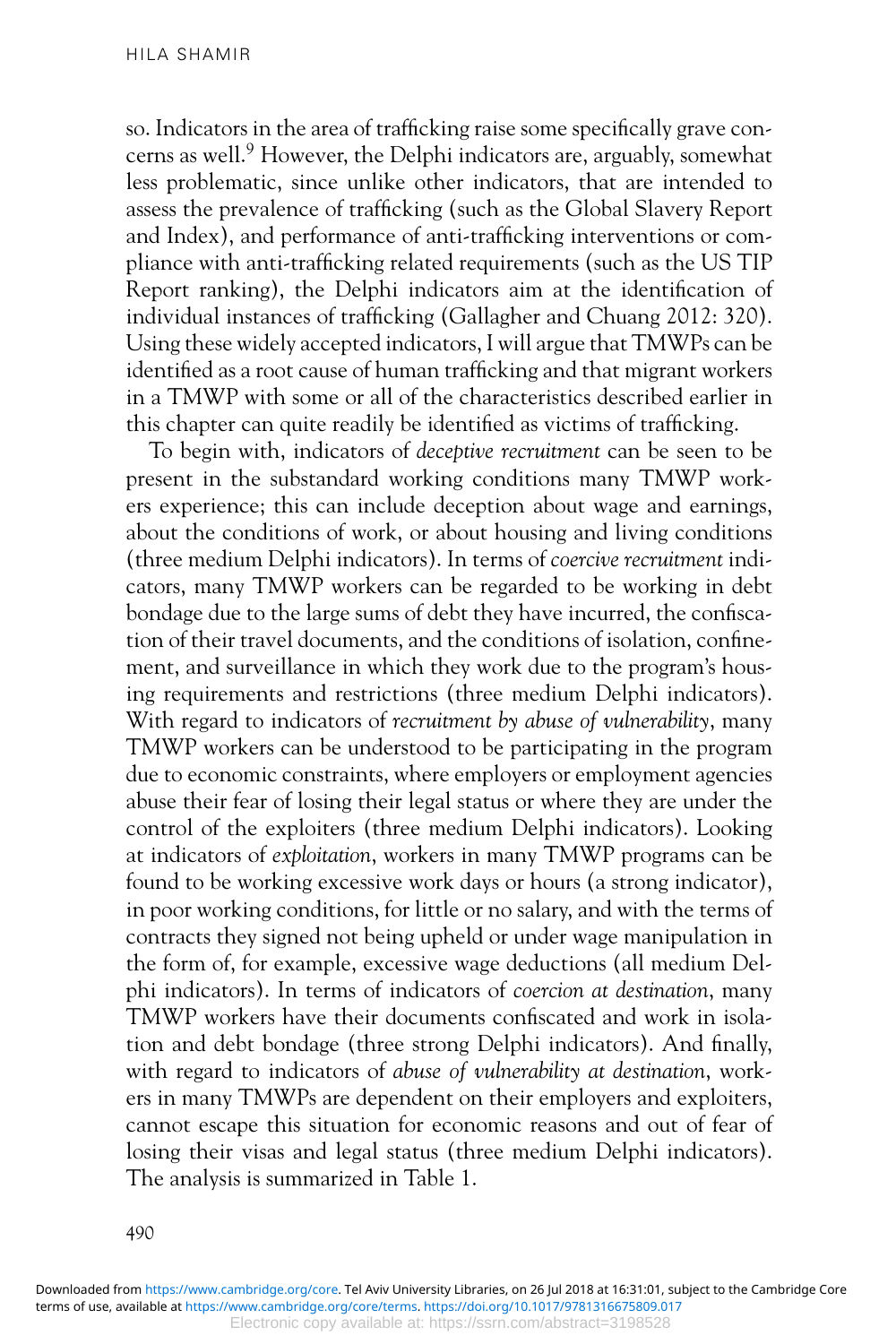| Trafficking<br>Dimensions                   | Strong Indicators                                                                                         | Medium Indicators                                                                                                                                                                                                                                                   |
|---------------------------------------------|-----------------------------------------------------------------------------------------------------------|---------------------------------------------------------------------------------------------------------------------------------------------------------------------------------------------------------------------------------------------------------------------|
| Deceptive<br>recruitment                    |                                                                                                           | 1. Deceived about wage/earnings<br>2. Deceived about conditions of work<br>3. Deceived about housing and living<br>conditions                                                                                                                                       |
| Coercive<br>recruitment                     |                                                                                                           | 1. Debt bondage (due to the large<br>debt that workers in TMWPs<br>incur)<br>2. Confiscation of documents<br>3. Isolation, confinement, and<br>surveillance (experienced by many<br>TMWP workers, due to the<br>program's housing requirements<br>and restrictions) |
| Recruitment by<br>abuse of<br>vulnerability |                                                                                                           | 1. Participation in the program due<br>to economic reasons<br>2. Relationship with authorities/legal<br>status (abuse of fear of losing their<br>legal status)<br>3. Control of exploiters                                                                          |
| Exploitative<br>conditions of<br>work       | 1. Excessive<br>work days or<br>hours                                                                     | 1. Bad working conditions<br>2. Very bad living conditions<br>3. Low salary<br>4. No respect for labor law or<br>contract signed<br>5. Wage manipulation (e.g. excessive<br>wage deductions)                                                                        |
| Coercion at<br>destination                  | 1. Confiscation<br>of documents<br>2. Debt bondage<br>3. Isolation,<br>confinement<br>and<br>surveillance |                                                                                                                                                                                                                                                                     |

# TABLE 1 Applying the Delphi Indicators\* to Common Characteristics of TMWPs

(*cont.*)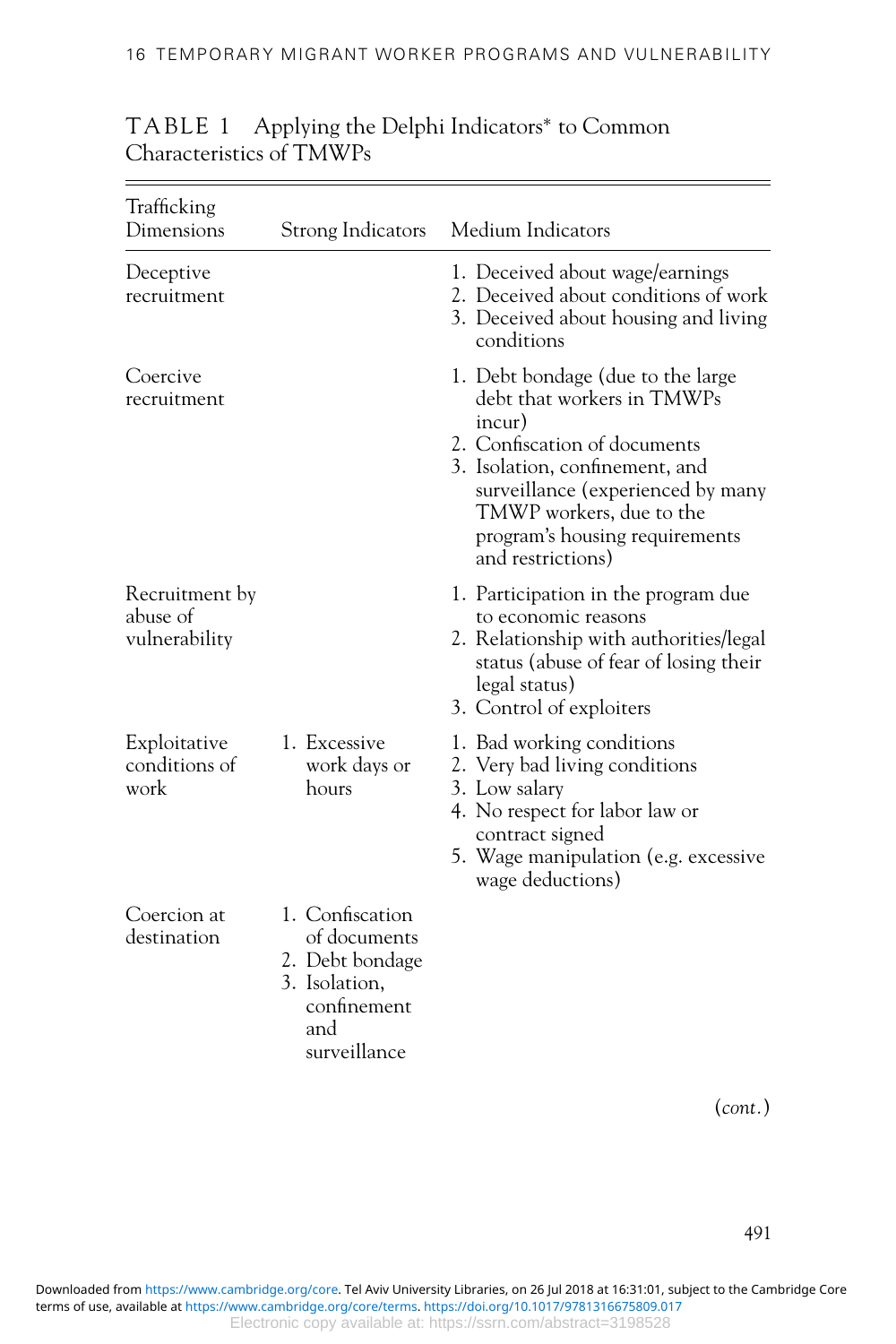| Trafficking<br>Dimensions                   | Strong Indicators Medium Indicators                                                                                   |
|---------------------------------------------|-----------------------------------------------------------------------------------------------------------------------|
| Abuse of<br>vulnerability at<br>destination | 1. Dependent on exploiters<br>2. Relationship with authorities/ fear<br>of losing legal status<br>3. Economic reasons |

TABLE 1 (*cont.*)

∗ How are the indicators used? "For each potential victim, each of the six dimensions of the trafficking definition is assessed independently from the others. The result of the assessment is positive if the dimension is present for the potential victim, negative if not. In order to be assessed as positive, a dimension must include at least: Two strong indicators, or One strong indicator and one medium or weak indicator, or Three medium indicators, or Two medium indicators and one weak indicator. After an assessment is done for each dimension, the final analysis involves combining the six elements to identify the victims of trafficking." See: ILO 2009: 3.

I have no intention of suggesting that the outcome of this analysis of TMWPs and their seven common characteristics through the prism of the Delphi indicators is that every migrant worker in a TMWP is trafficked. What the analysis reveals, however, are the many features of TMWPs in their currently most widespread form that can and should be understood as having the potential to lead to trafficking and, therefore, should be high up on the anti-trafficking agendas of all involved stakeholders.

## CONCLUSION

In this chapter, I have explored components of contemporary guest work regimes that institutionalize documented migrant workers' insecurity, vulnerability, and precarity and have suggested that TMWPs with some or all of these features should be regarded as a root cause of human trafficking. The chapter therefore calls on anti-trafficking policymakers and activists to pay greater attention to the structure of TMWPs in their anti-trafficking campaigns.

This analysis raises, of course, the question of whether TMWPs are inherently harmful to migrant workers and if their overall legitimacy should therefore be challenged in anti-trafficking campaigns. Yet as was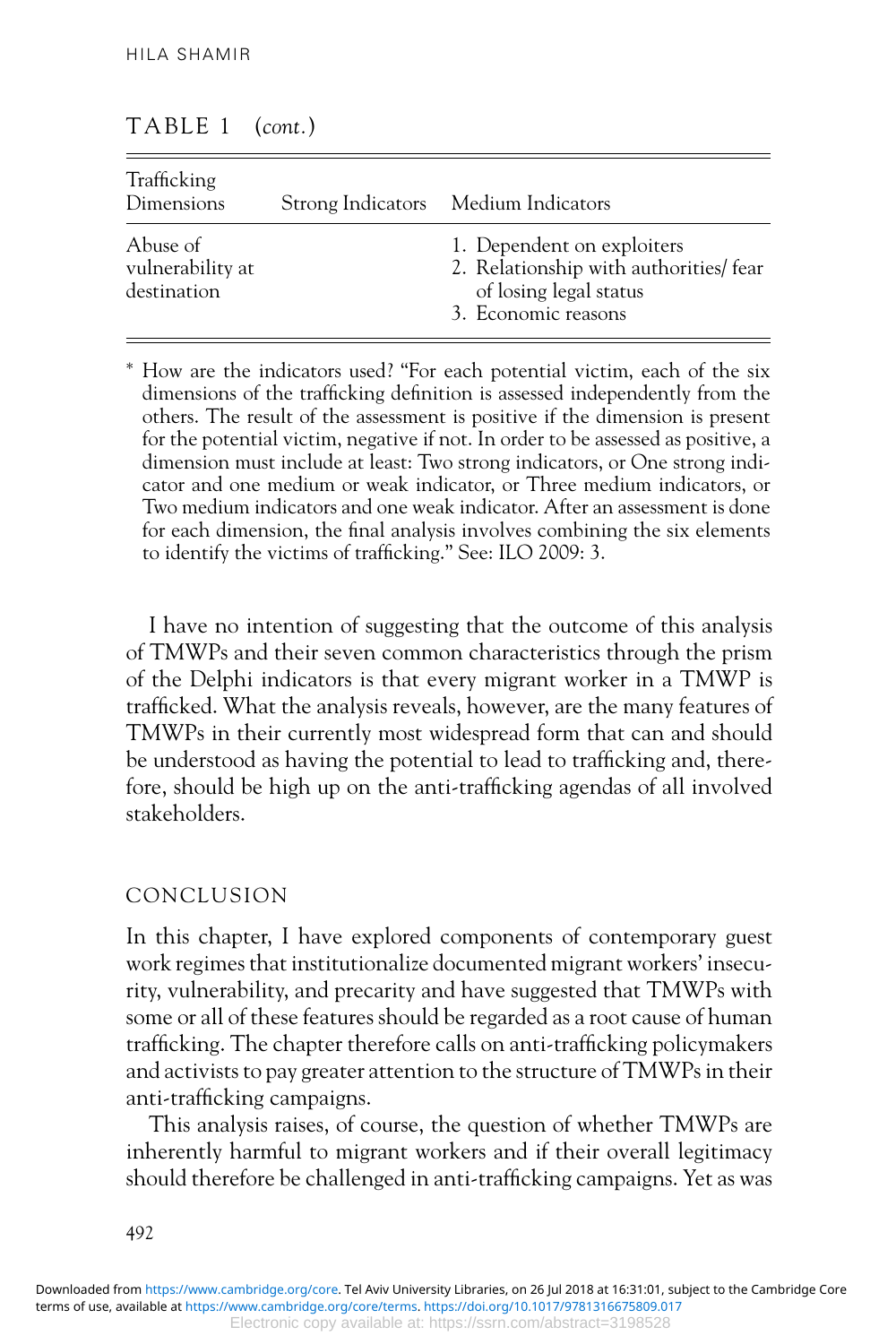shown, some of the detrimental elements are incidental and unnecessary aspects of the programs, particularly, exclusion from the scope of employment and labor laws, confiscation of travel documents, and restrictive housing requirements. An effective anti-trafficking agenda should, therefore, resist and work against these elements. With respect to other harmful elements of the TMWPs, the harm (such as heavy debts and abusive recruitment practices) seems surmountable through careful program design. Accordingly, an anti-trafficking agenda should seek the introduction of regulatory prescriptions that limit or eliminate the sources of these harms. Some harmful elements of TMWPs, however, do appear to be inherent to the programs given their objective – namely, the temporary nature of the workers' stay in the host country and certain limitations on family accompaniment and labor mobility.

Despite the entrenched restriction on migrant workers' rights in TMWPs, I contend that these elements do not necessarily make TMWPs objectionable from an anti-trafficking standpoint. While these programs do indeed inherently and necessarily limit migrant workers' market mobility and bargaining power to some extent, the degree of harmfulness of these limits and restrictions is contingent on the wider context of employment and labor market practices. For example, the temporary nature of the workers' stay in the host country is problematic mostly if they have large debts to repay and if their status remains temporary for a prolonged period of time. Similarly, family accompaniment limitations are objectionable mainly when workers are prevented from starting a family or reuniting with their family for an extended period of time and when workers who do form families face harsh sanctions. Finally, restrictions on market mobility are alarming when they eliminate altogether (though, not merely limit) the availability of alternative employment for workers. Given the potentially problematic consequences and effects of TMWPs (Ruhs and Martin 2008), all those concerned with workers' rights should be attentive to their details, for if crafted carefully, the programs' harms can be reduced and benefits strengthened (Martin 2006: 42). Bringing anti-trafficking pressure to bear on regulating guest work regimes has the potential, on the one hand, to summon the political will which is so often missing in receiving countries to reform TMWPs for the benefit of migrant workers and, on the other hand, to make anti-trafficking work more relevant and effective in transforming exploitative labor market conditions and preventing trafficking.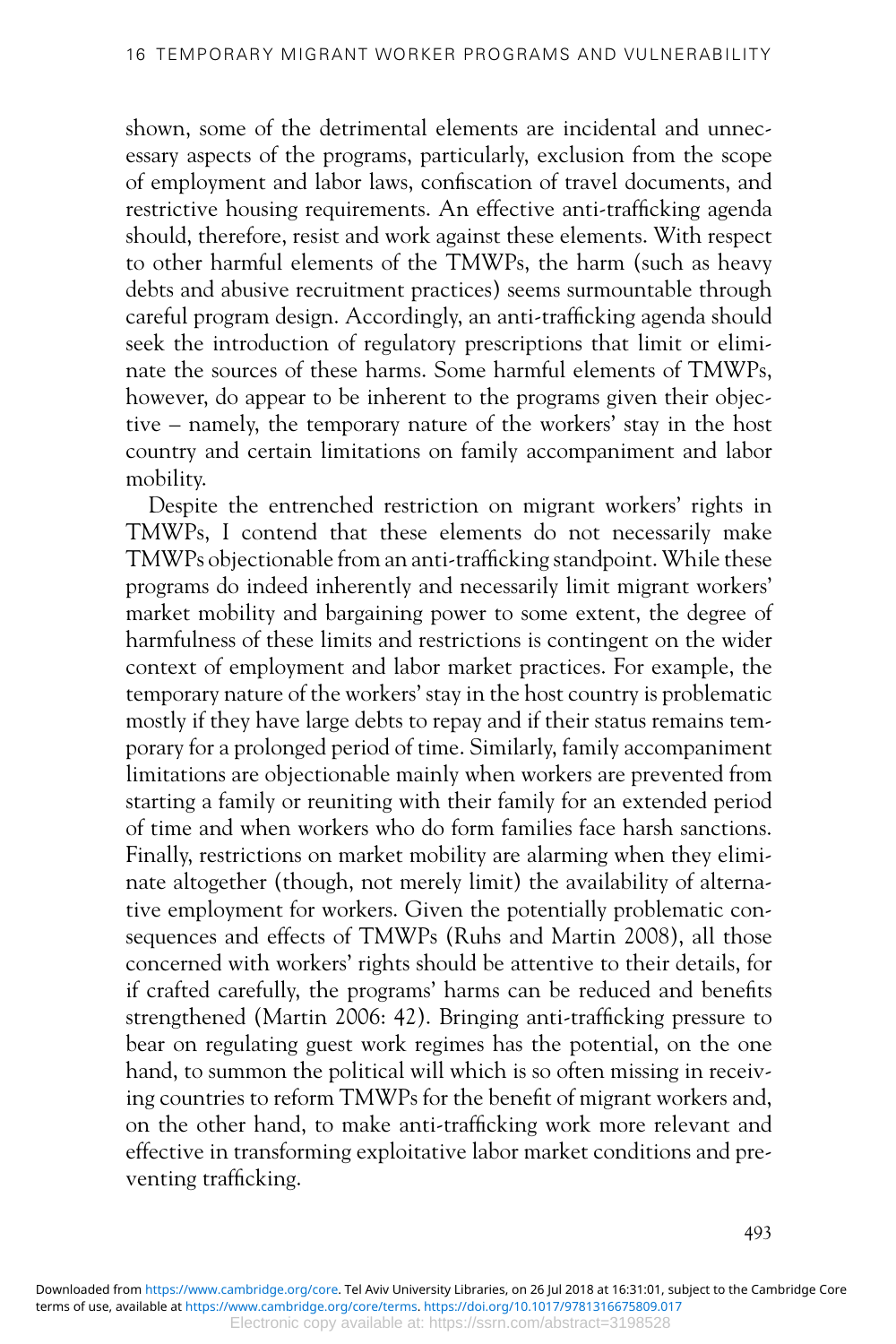#### **NOTES**

- 1. Although there is no single precise definition of precarious work, it is mostly understood to capture some combination of "instability, lack of protection, insecurity and social or economic vulnerability." (Rodgers and Rodgers 1989: 5).
- 2. Note, for example, the absence of any reference to TMWPs in three key documents: UNODC 2009, which is designed for signatory states seeking to implement the 2000 Convention against Transnational Organized Crime (UN 2000a); UNODC 2008a, which is designed for NGOs working with victims (focusing on India); and the UNODC Global Report on Trafficking, which in identifying causes of trafficking, omits such structural elements as an analysis of TMWPs (UNODC 2012: 92). See also the US State Department's approach, in US State Depatment: Senior Policy Operating Group Grantmaking Committee 2012.
- 3. See, for example, the restrictions in Israel (Procedure for the Treatment of a Pregnant Foreign Worker or a Foreign Worker Who Gave Birth in Israel 5.3.0023 (May 20, 2013); Procedure for the Employment of a Foreign Worker in the Caregiving Sector 5.3.0002 (December 31, 2013); Kemp 2010: 23; Raijman and Kushnirovich 2012: 20; Shamir and Mundlak 2013: 127–128, 156); in Canada (Preibisch 2010: 412–413); in the Gulf states (Bajracharya and Sijapati 2012: 5); in the UK (Government of the UK 2016); in Germany (Federal Ministry of the Interior 2014; Palmer 2013); in Norway (UDI 2014); and in Austria (Government of Austria 2014).
- 4. Art. 2(c) ILO 2014a; and see also paragraph 4(e) ("ensure that national laws and regulations concerning the employment relationship cover all sectors of the economy and that they are effectively enforced") (ILO 2014b).
- 5. As of the date of publication of this chapter, the 2014 ILO Protocol (ILO 2014a) was ratified only by ten countries. For an updated list of ratifying countries see http://www.ilo.org/dyn/normlex/en/f?p=1000:11300:0:: NO:11300:P11300 INSTRUMENT ID:3174672
- 6. I use the term "indebted labor" to refer broadly to labor performed by a worker who has borrowed heavily in the hope of repaying the debt after a certain period of employment. This can include both indentured servitude and bonded labor and is the situation of many migrant workers who incur heavy debts to pay inflated sums to official or unofficial migration intermediaries. This debt makes the workers particularly vulnerable to exploitation because they fear losing their jobs or being deported before they have managed to repay their debts. See Agunias 2009: 2, 22–23; Halley, this volume.
- 7. There are some noteworthy counterexamples (see O'Connell Davidson 2010), as well as a new trend in the US State Department's approach, which is evident in its recent Trafficking in Persons (TIP) Reports (Office to Monitor and Combat Trafficking in Persons 2012: 23–24; Office to Monitor and Combat Trafficking in Persons 2013: 32).
- 8. Constitution of the International Labour Organisation, Annex, May 10, 1944 (concerning the aims and purposes of the International Labour Organisation).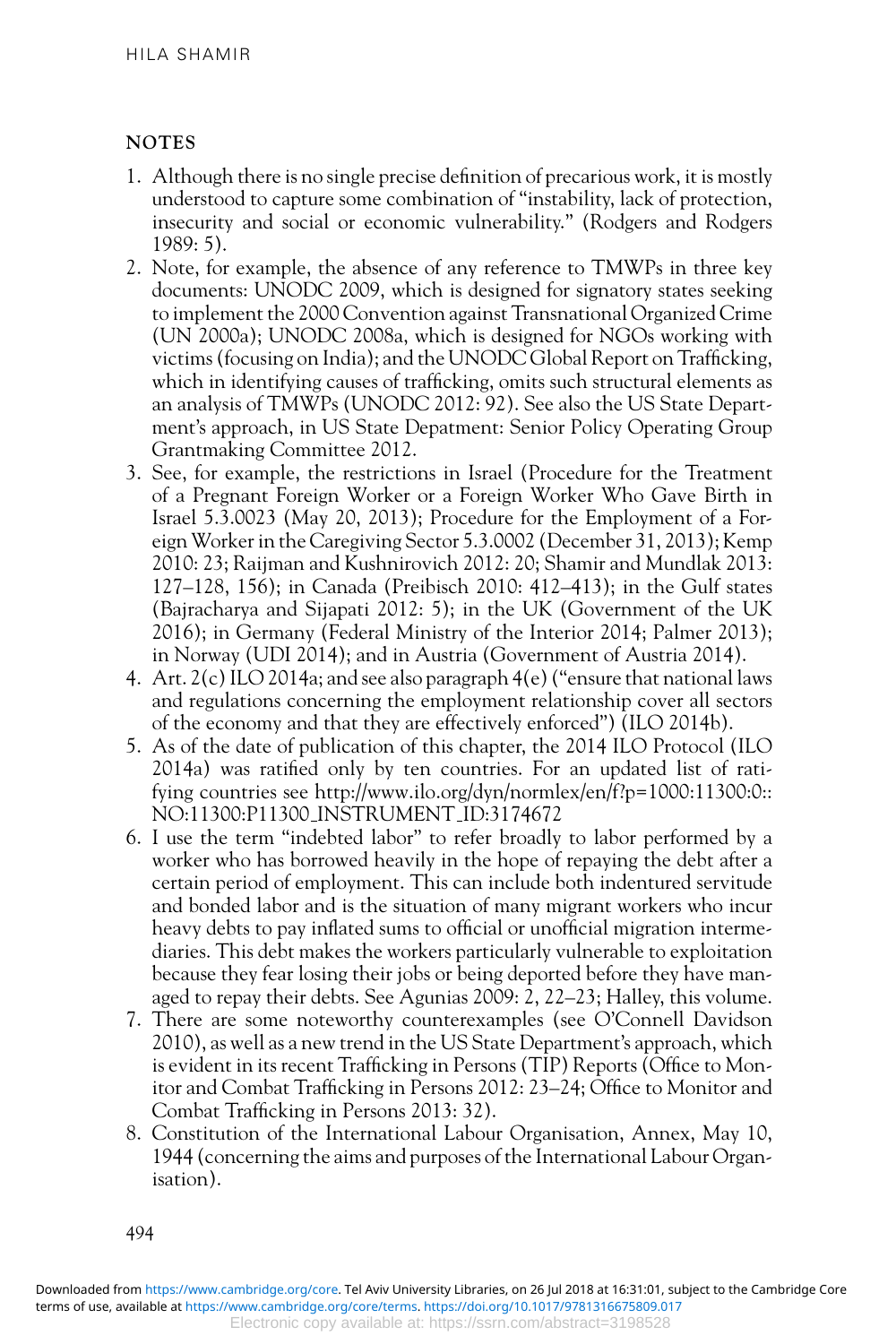9. One such concern relates to the fact that the Delphi indicators separate indicators of trafficking in the context of sexual exploitation from those in the context of labor exploitation, despite the fact that the international definitions of trafficking do not make such distinctions. While I find this approach problematic, I believe it is not troubling for the purpose of this chapter, which engages with TMWPs that relate to labor exploitation outside the sex industry.

#### **References**

- Agunias, D. (2009). *Guiding the Invisible Hand: Making Migration Intermediaries Work for Development*. Human Developments Research Paper 2009/22. New York: UNDP.
- Anderson, B. (2010). Migration, Immigration Controls and the Fashioning of Precarious Workers. *Work Employment and Society*, 24, 300–317.
- Anderson, B. & Rogaly, B. (2005). *Forced Labour and Migration to the UK*. London: Trades Union Congress. Accessed March 15, 2017, available at http://www.ituc-csi.org/IMG/pdf/Forced labour in UK 12-2009.pdf
- Andrees, B. & Van der Linden, M.N.J. (2005). Designing Trafficking Research from a Labour Market Perspective: The ILO Experience. In F. Laczko & E. Gozdziak, eds., *Data and Research on Human Trafficking: A Global Survey*. Geneva: IOM, pp. 55–73.
- Ash Kurlander, Y. (2014). *Agricultural Labor Migration to Israel Following the Bilateral Agreement: Initial Recommendations*. Research funded by University of Haifa, Ruppin Academic Center, and JDC [in Hebrew].
- Bajracharya, R. & Sijapati, B. (2012). *The Kafala System and Its Implications for Nepali Domestic Workers*. Policy Brief 1. Kathmandu: Centre for the Study of Labour and Mobility.
- Bélanger, D. (2014). Labor Migration and Trafficking among Vietnamese Migrants in Asia. *The ANNALS of the American Academy of Political and Social Science*, 653, 87–106.
- Boyd, M. (1989). Family and Personal Networks in International Migration: Recent Developments and New Agendas. *International Migration Review*, 23, 638–670.
- Bravo, K. E. (2009). Free Labor! A Labor Liberalization Solution to Modern Trafficking in Humans. *Transnational Law and Contemporary Problems*, 18, 547–616.
	- (2015). Interrogating the State's Roles in Human Trafficking. *Indiana International and Comparative Law Review*, 25, 9–31.
- Castles, S. (1986). The Guest-Worker in Western Europe An Obituary. *International Migration Review*, 20, 761–778.
	- (2006). Guestworkers in Europe: A Resurrection? *International Migration Review*, 40, 741–766.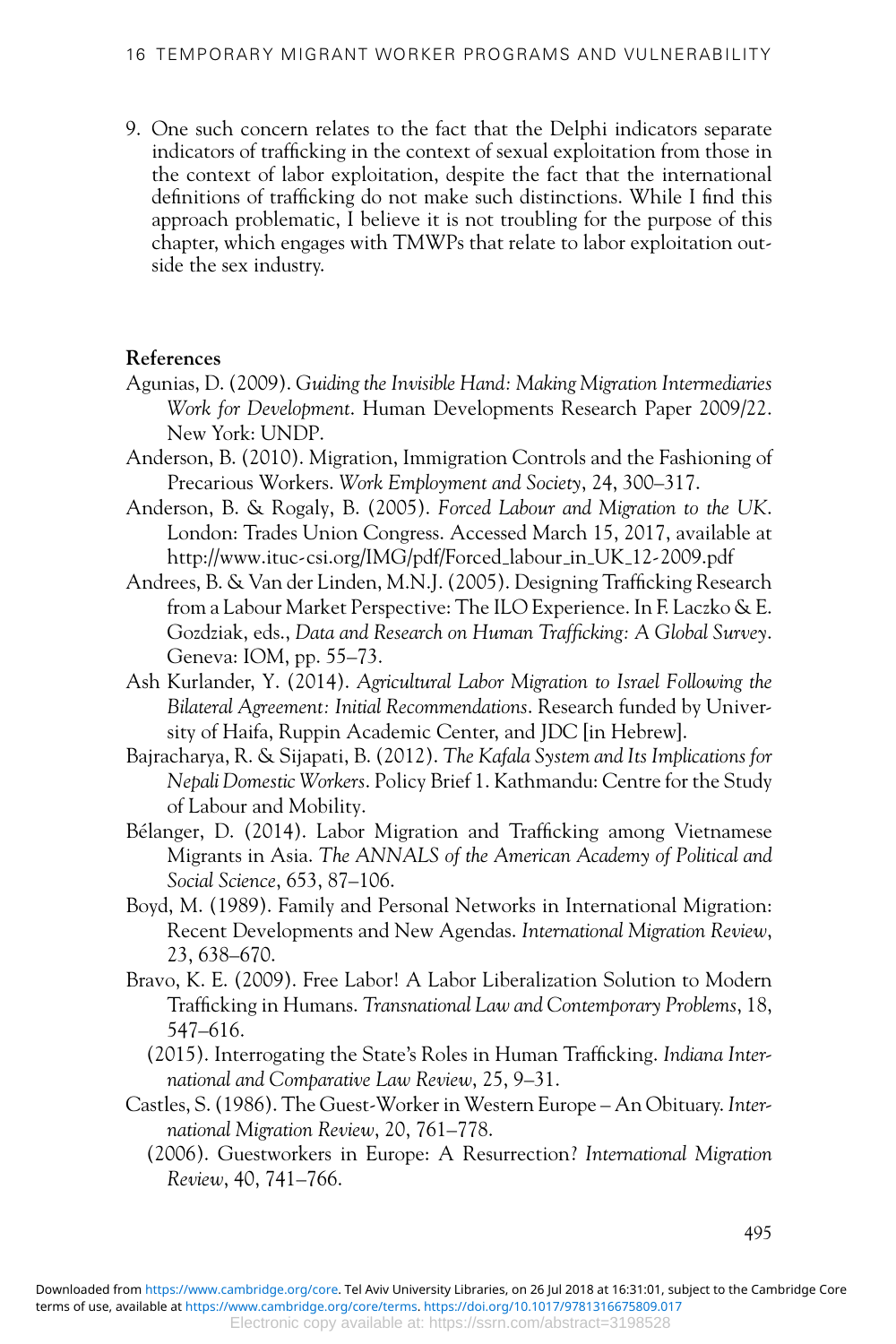- Chuang, J. A. (2013). The US Au Pair Program: Labor Exploitation and the Myth of Cultural Exchange. *Harvard Journal of Law and Gender*, 36, 269– 343.
	- (2014). Exploitation Creep and the Unmaking of Human Trafficking Law. *American Journal of International Law*, 108, 609–649.
- CIC (Citizenship and Immigration Canada). (2014). In-Canada Application for Permanent Residence (Live-in Caregivers). Accessed March 15, 2017, available at www.cic.gc.ca/english/information/applications/live-in.asp.
- Colling, T. (2006). What Space for Unions on the Floor of Rights? Trade Unions and the Enforcement of Statutory Individual Employment Rights. *Industrial Law Journal*, 35, 140–160.
- Davis, K. E., Kingsbury, B. & Merry, S. E. (2012). Introduction: Global Governance by Indicators. In K. E. Davis, A. Fisher, B. Kingsbury & S. E. Merry, eds., *Governance by Indicators: Global Power through Quantification and Rankings*. Oxford: Oxford University Press, pp. 3– 28.
- European Commission and ILO (International Labour Organization). (2009). *Operational Indicators of Trafficking in Human Beings: Results from a Delphi Survey Implemented by the ILO and the European Commission*. Geneva: ILO. Accessed March 15, 2017, available at http://www.ilo.org/wcmsp5/ groups/public/- - -ed\_norm/- - -declaration/documents/publication/ wcms\_105023.pdf.
- Faraday, F. (2012). *Made in Canada: How the Law Constructs Migrant Workers' Insecurity*. Toronto, ON: Metcalf Foundation.
- Federal Ministry of the Interior (Germany). (2014). Labour Migration. Accessed March 15, 2017, available at www.bmi.bund.de/EN/Topics/ Migration-Integration/Immigration/labour-migration/labour-migration\_ node.html.
- Flecker, K. (2011). *Canada's Temporary Foreign Workers' Program: Model Program – or Mistake*? Canadian Labour Congress. Accessed March 15, 2017, available at http://ccrweb.ca/files/clc model-program-or-mistake-2011 .pdf
- Freedom Network USA. (2012). *Human Trafficking and J-1 Visas for Temporary Workers (Summer Work Travel Program)*. Freedom Network USA. Accessed March 15, 2017, available at https://freedomnetworkusa.org/ app/uploads/2016/12/Human-Trafficking-and-J-1-Visas-Factsheet-FINAL.pdf.
- Freeman, R. B. & Medoff, J. L. (1984). *What Do Unions Do*? New York: Basic Books.
- Fudge, J. (2011). *The Precarious Migrant Status and Precarious Employment: The Paradox of International Rights for Migrant Workers*. MBC Working Paper Series 11–15. Vancouver, British Columbia: MBC.

496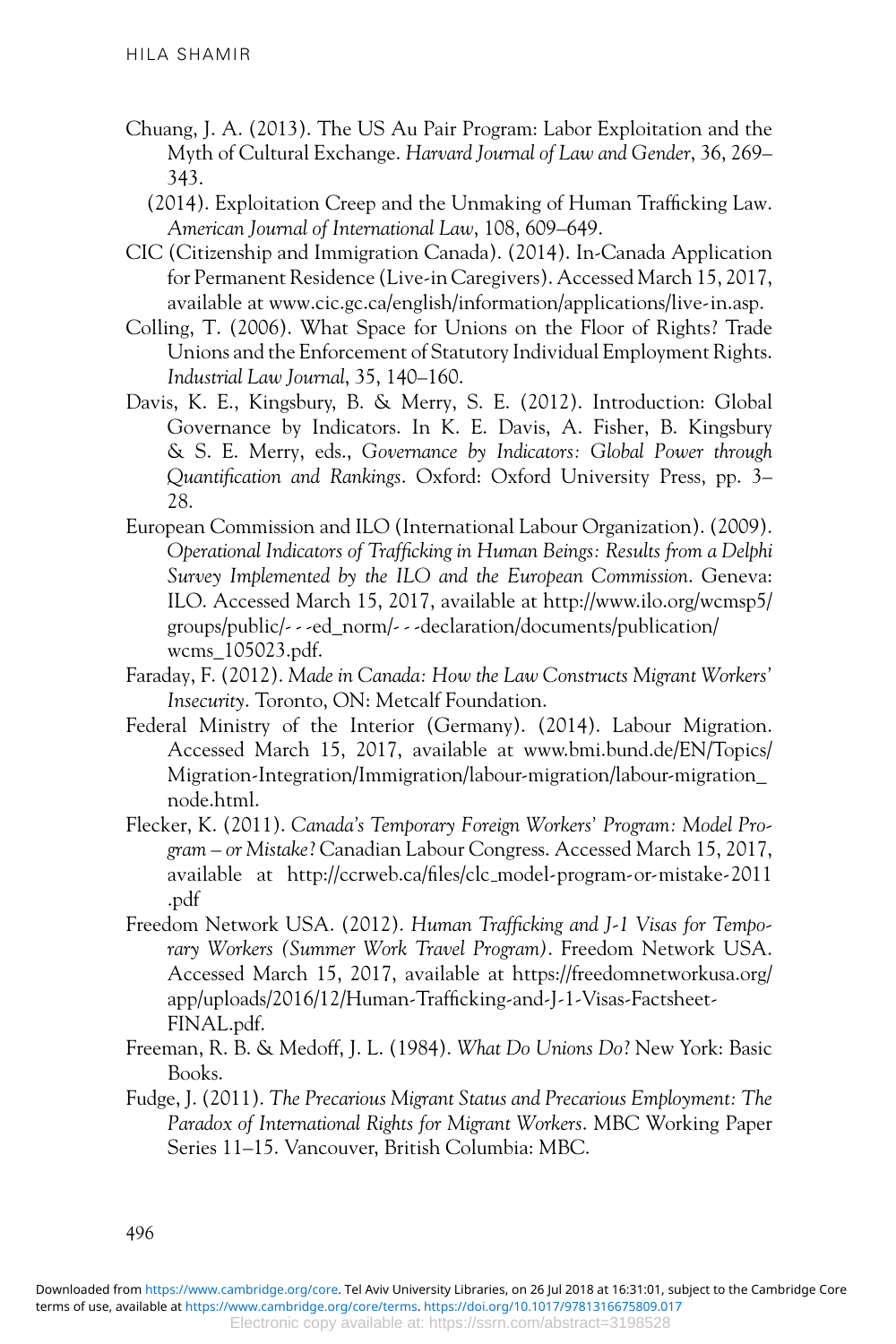- Gallagher, A. T. (2009). Human Rights and Human Trafficking: Quagmire or Firm Ground? A Response to James Hathaway. *Virginia Journal of International Law*, 49, 789–848.
	- (2010). *The International Law of Human Trafficking*. Cambridge: Cambridge University Press.
	- (2017). The International Legal Definition of "Trafficking in Persons": Scope and Application. In P. Kotiswaran, ed., *Revisiting the Law and Governance of Trafficking, Forced Labor, and Modern Slavery*. Cambridge: Cambridge University Press.
- Gallagher, A. T. & Chuang, J. (2012). The Use of Indicators to Measure Governance Responses to Human Trafficking. In K. E. Davis, A. Fisher, B. Kingsbury & S. E. Merry, eds., *Governance by Indicators: Global Power through Quantification and Rankings*. Oxford: Oxford University Press, pp. 317–343.
- Governments of Israel and Thailand. (2010). Bilateral Agreement on the Recruitment and Temporary Employment of Agriculture Workers (Thailand–Israel Cooperation on the Placement of Workers), Isr.-Thai., Dec. 20, 2010, accessed March 15, 2017, available at www.piba.gov.il/ SpokesmanshipMessagess/Pages/2011-9410.aspx.
- Gangmasters (Licensing) Act 2004, c.11.
- Governments of Israel and Bulgaria. (2011). Bilateral Agreement on the Recruitment and Temporary Employment of Construction Workers, Bulg. Isr., December 20, 2011, accessed March 15, 2017, available at www .piba.gov.il/SPOKESMANSHIPMESSAGESS/Pages/2011-30011.aspx.
- Government of Austria. (2014). Seasonal Workers. Accessed March 15, 2017, available at www.migration.gv.at/en/types-of-immigration/fixed-termemployment/seasonal-workers.html.
- Government of the United Kingdom. (2016). Domestic Workers in a Private Household Visa. Accessed March 15, 2017, available at www.gov .uk/domestic-workers-in-a-private-household-visa.
- Hacker, D. & Cohen, O. (2012). *Research Report: The Shelters in Israel for Survivors of Human Trafficking*. Submitted to the US Department of State. Accessed March 15, 2017, available at www2.tau.ac.il/InternetFiles/ news/UserFiles/The%20Shelters%20in%20Israel.pdf.
- Halley, J. (2017). Anti-Trafficking and the New Indenture. In P. Kotiswaran, ed., *Revisiting the Law and Governance of Trafficking, Forced Labor, and Modern Day Slavery*. Cambridge: Cambridge University Press.
- Haynes, D. F. (2009). Exploitation Nation: The Thin and Grey Legal Lines between Trafficked Persons and Abused Migrant Laborers. *Notre Dame Journal of Law, Ethics and Public Policy*, 23, 1–71.
- Human Rights Watch. (2005). *Maid to Order: Ending Abuses against Migrant Domestic Workers in Singapore*. New York: Human Rights Watch. Accessed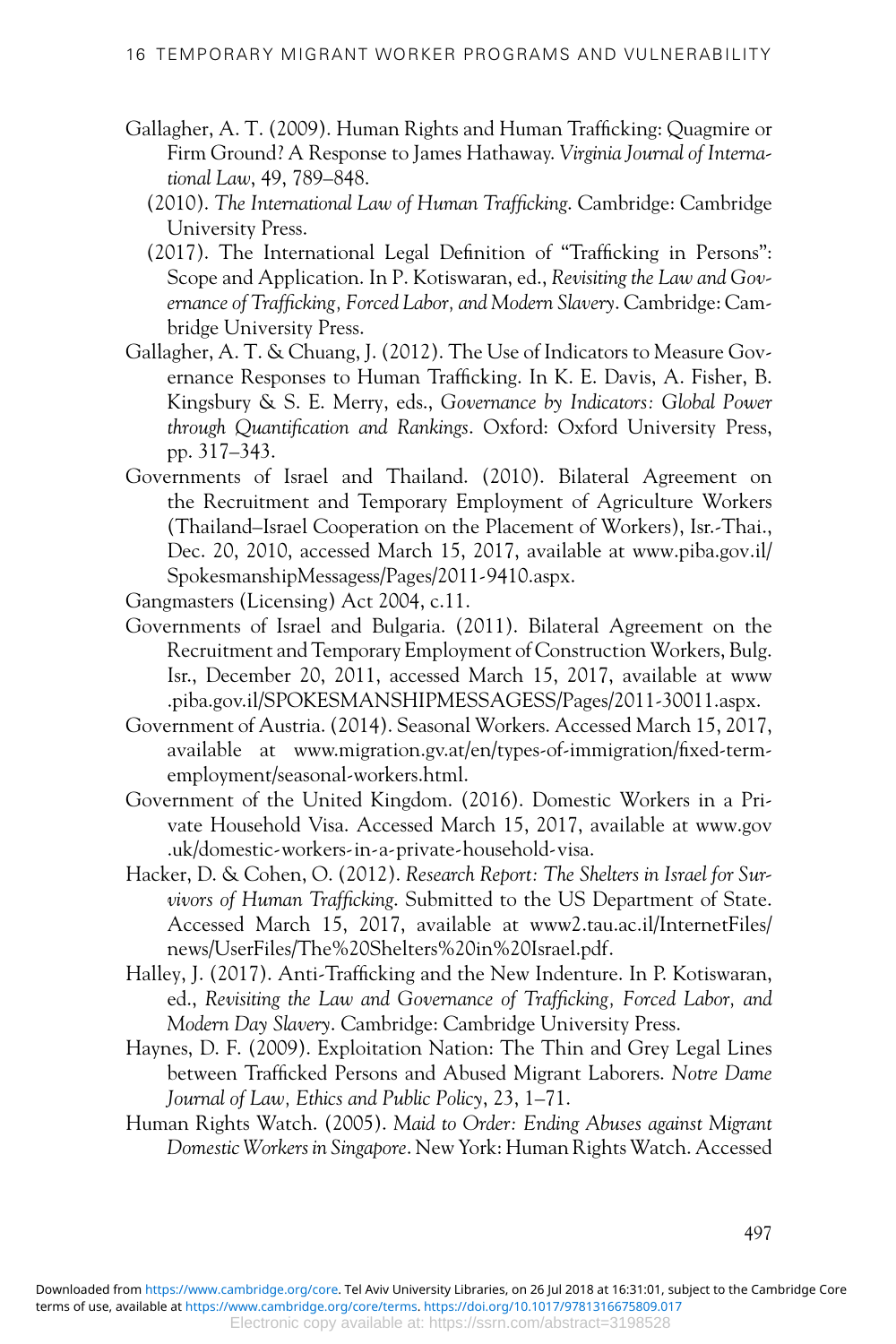March 15, 2017, available at https://www.hrw.org/report/2005/12/06/ maid-order/ending-abuses-against-migrant-domestic-workers-singapore

- IHRB (Institute of Human Rights and Business). (2013). *Fees and IDs: Tackling Recruitment Fees and Confiscation of Workers' Passports*. London: IHRB. Accessed March 15, 2017, available at https://www.ihrb.org/focus-areas/ migrant-workers/report-fees-and-ids
- IOM (International Organization for Migration). (2004). *Revisiting the Human Trafficking Paradigm: The Bangladesh Experience; Part I: Trafficking of Adults*. Geneva: IOM. Accessed March 15, 2017, available at https://publications.iom.int/books/revisiting-human-traffickingparadigm-bangladesh-experience-part-i-trafficking-adults
	- (2008a). Low and Semi-skilled Workers Abroad. In G. Appave & R. Cholewinski, eds., *World Migration 2008: Managing Labour Mobility in the Evolving Global Economy*. Geneva: IOM, pp. 77–98.
	- (2008b). *Seasonal Agriculture Workers Program*. Guatemala: IOM. Accessed March 15, 2017, available at www.iom.int/jahia/webdav/site/myjahiasite/ shared/shared/mainsite/activities/countries/docs/guatemalan seasonal workers summary08.pdf.
- International Labour Organization. (1919). Constitution of the International Labour Organization, Paris, 1 April 1919, in force 28 June 1919, 15 UNTS 40. Accessed March 15, 2017, available at www.ilo.org/dyn/normlex/en/f? p=1000:62:0::NO:62:P62 LIST ENTRIE ID:2453907:NO#declaration.
	- (2009). *The Cost of Coercion: Global Report under the Follow-Up to the ILO Declaration on Fundamental Principles and Rights at Work*. Geneva: ILO. Accessed March 15, 2017, available at See: ILO 2009: 3, available at http://www.ilo.org/wcmsp5/groups/public/---ed norm/---declaration/ documents/publication/wcms 105023.pdf.
	- (2010). *Decent Work for Domestic Workers*. Report IV(1). International Labour Conference, 99th Session, 2010. Geneva: ILO.
	- (2014a). ILO Protocol to the Forced Labour Convention, 1930 (P029), Geneva, 11 June 2014, in force 9 November 2016. Accessed March 15, 2017, available at http://www.ilo.org/dyn/normlex/en/f?p= NORMLEXPUB:12100:0::NO::P12100\_ILO\_CODE:P029.
	- (2014b). ILO Forced Labour (Supplementary Measures) Recommendation (R203), Geneva, 11 June 2014. Accessed March 15, 2017, available at http://www.ilo.org/dyn/normlex/en/f?p=1000:12100:::NO:12100: P12100\_INSTRUMENT\_ID:3174688
- IRIS (International Recruitment Integrity System). (2014). About IRIS. Accessed March 15, 2017, available at iris.iom.int/about-iris.
- Israeli Parliament (Knesset). (2006). The Employment Service Bylaws (Payments by Job-Seekers for Placements), 2006, KT 7351, 925  $(Isr).$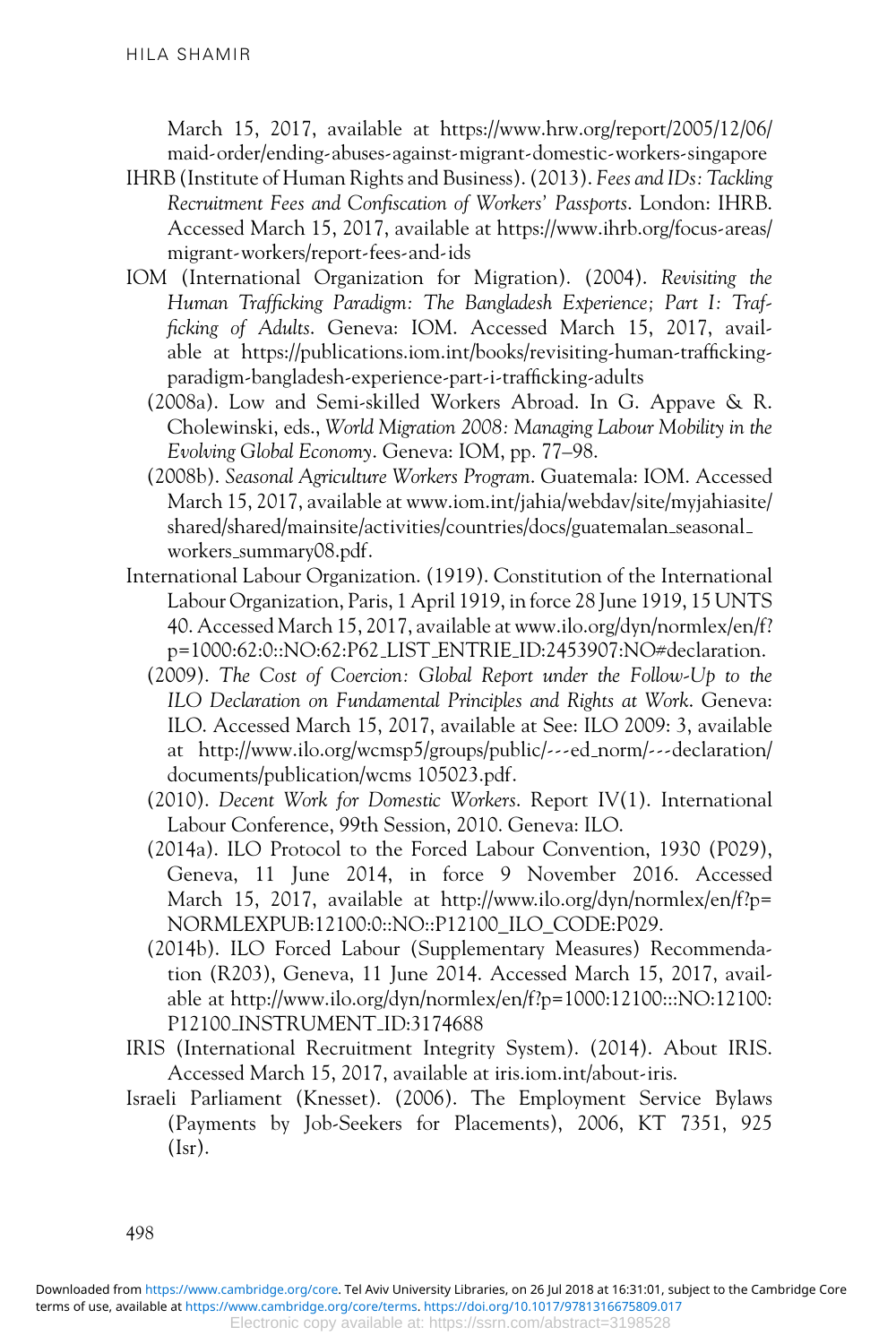- Jayaprakash, A. (2014). Opinion: How Illegal is Passport Confiscation in Qatar? *Doha News*. August 14, accessed March 15, 2017, available at www .dohanews.co/opinion-illegal-passport-confiscation-qatar/.
- Jiang, B., Baker, R. C. & Frazier, G. V. (2009). An Analysis of Job Dissatisfaction and Turnover to Reduce Global Supply Chain Risk: Evidence From China. *Journal of Operations Management*, 27, 169–184.
- Kemp, A. (2010). *Reforming Policies on Foreign Workers in Israel*. OECD Social, Employment and Migration Working Papers 103. Paris: OECD Publishing.
- Kemp, A. & Raijman, R. (2014). Bringing in State Regulations, Private Brokers, and Local Employers: A Meso-Level Analysis of Labor Trafficking in Israel. *International Migration Review*, 48, 604–642. Accessed March 15, 2017, available at http://onlinelibrary.wiley.com/doi/10.1111/ imre.12109/abstract
- Khan, A. & Harroff-Tavel, H. (2011). Reforming the Kafala: Challenges and Opportunities in Moving Forward. *Asian and Pacific Migration Journal*, 20, 293–313.
- Kotiswaran, P., ed. (2017). *Revisiting the Law and Governance of Trafficking, Forced Labor and Modern Slavery*. Cambridge: Cambridge University Press.
- Manitoba Legislative Assembly. (2008). The Worker Recruitment and Protection Act S.M. 2008, C. 23 (Can.).
- Martin, P. (2006). Managing Labor Migration: Temporary Worker Programs for the 21st Century. International Symposium on International Migration and Development, Turin, June 21.
- Merry, S. E. (2011). Measuring the World: Indicators, Human Rights, and Global Governance. *Current Anthropology*, 52, 83–95.
	- (2017). Counting the Uncountable: Constructing Trafficking through Measurement. In P. Kotiswaran, ed., *Revisiting the Law and Governance of Trafficking, Forced Labor, and Modern Slavery*. Cambridge: Cambridge University Press.
- Miles, R. (1987). *Capitalism and Unfree Labour: Anomaly or Necessity*? London: Tavistock.
- Mundlak, G. & Shamir, H. (2014). Organizing Migrant Care Workers in Israel: Industrial Citizenship and the Trade Union Option. *International Labor Review*, 153, 93–116.
- Murray, H. E. (2012). Hope for Reform Springs Eternal: How the Sponsorship System, Domestic Laws and Traditional Customs Fail to Protect Migrant Domestic Workers in GCC Countries. *Cornell International Law Journal*, 45, 462–485.
- Nyberg-Sørensen, N., Van Hear, N. & Engberg-Pedersen, P. (2002). The Migration-Development Nexus Evidence and Policy Options State – of the – Art Overview. *International Migration*, 40, 3–47.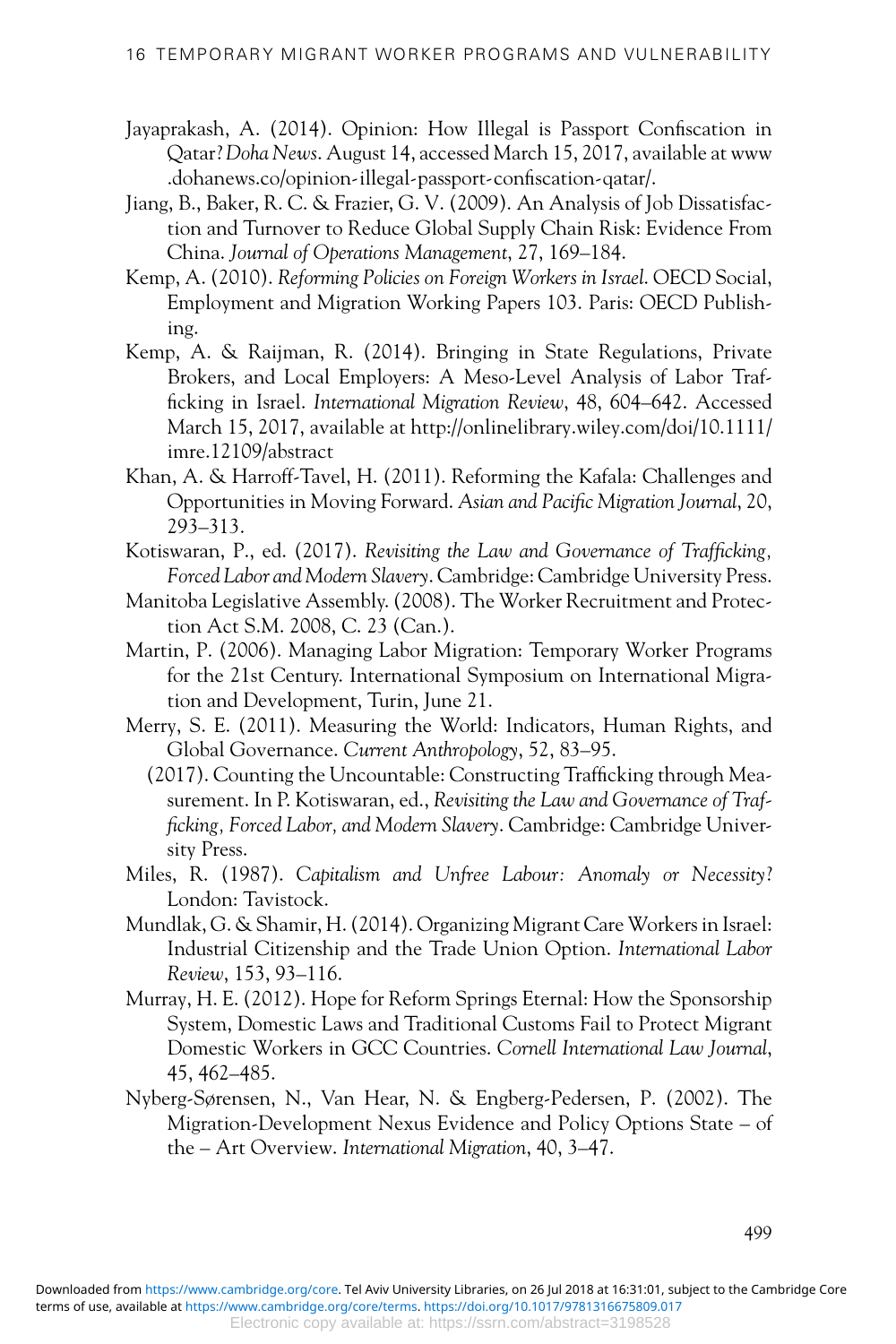- O'Connell Davidson, J. (2010). New Slavery, Old Binaries: Human Trafficking and the Borders of 'Freedom'. *Global Networks*, 10, 244–261.
- Offe, C. (1985). The Political Economy of the Labour Market. In J. Keane, ed., *Disorganized Capitalism: Contemporary Transformation of Work and Politics*. Cambridge, MA: MIT Press, pp. 10–51.
- Office to Monitor and Combat Trafficking in Persons. (2012). *Trafficking in Persons Report 2012*. Washington, DC: Government Printing Office.
- Office to Monitor and Combat Trafficking in Persons. (2013). *Trafficking in Persons Report 2013*. Washington, DC: Government Printing Office.
- Office to Monitor and Combat Trafficking in Persons. (2014). *Trafficking in Persons Report 2014*. Washington, DC: Government Printing Office.
- Open Society Foundations and MacArthur Foundation. (2013). *International Recruitment Consultation Report*. New York, April 29–30.
- Palmer, E. (2013). Guest Worker Programs: Germany. Library of Congress. www.loc.gov/law/help/guestworker/germany.php#Temporary Worker Program.
- Parreñas, R. (2006). Trafficked? Filipino Hostesses in Tokyo's Nightlife Industry. *Yale Journal of Law and Feminism*, 18, 145–180.
	- (2011). *Illicit Flirtations: Labor, Migration, and Sex Trafficking in Tokyo*. Palo Alto, CA: Stanford University Press.
- Preibisch, K. (2010). Pick your Own Labor: Migrant Workers and Flexibility in Canadian Agriculture. *International Migration Review*, 44, 404– 441.
- Preston, J. (2011). Foreign Students in Work Visa Program Stage Walkout at Plant. New York *Times*, August 17, accessed March 15, 2017, available at www.nytimes.com/2011/08/18/us/18immig.html?pagewanted=all&\_r=0.
- Raijman, R. & Kushnirovich, N. (2012). *Labor Migrant Recruitment Practices in Israel*. Jerusalem: Ruppin Academic Center/ CIMI.
	- (2014). *Recruitment of Foreign Workers in Construction and Agriculture: The Impact of Bilateral Agreements*. Jerusalem: Ruppin Academic Center/ CIMI [in Hebrew].
- Richards, K. (2004). The Trafficking of Migrant Workers: What Are the Links between Labour Trafficking and Corruption? *International Migration*, 42, 147–168.
- Rodgers, G. & Rodgers, J., eds. (1989). *Precarious Jobs in Labour Market Regulation: The Growth of Atypical Employment in Western Europe*. Brussels: ILO.
- Ruhs, M. (2003). *Temporary Foreign Worker Programmes: Policies, Adverse Consequences and the Need to Make Them Work*. Perspectives on Labour Migration Series 6. Geneva: ILO.
	- (2006). The Potential of Temporary Migration Programmes In Future International Migration Policy. *International Labour Review*, 145, 7– 36.

500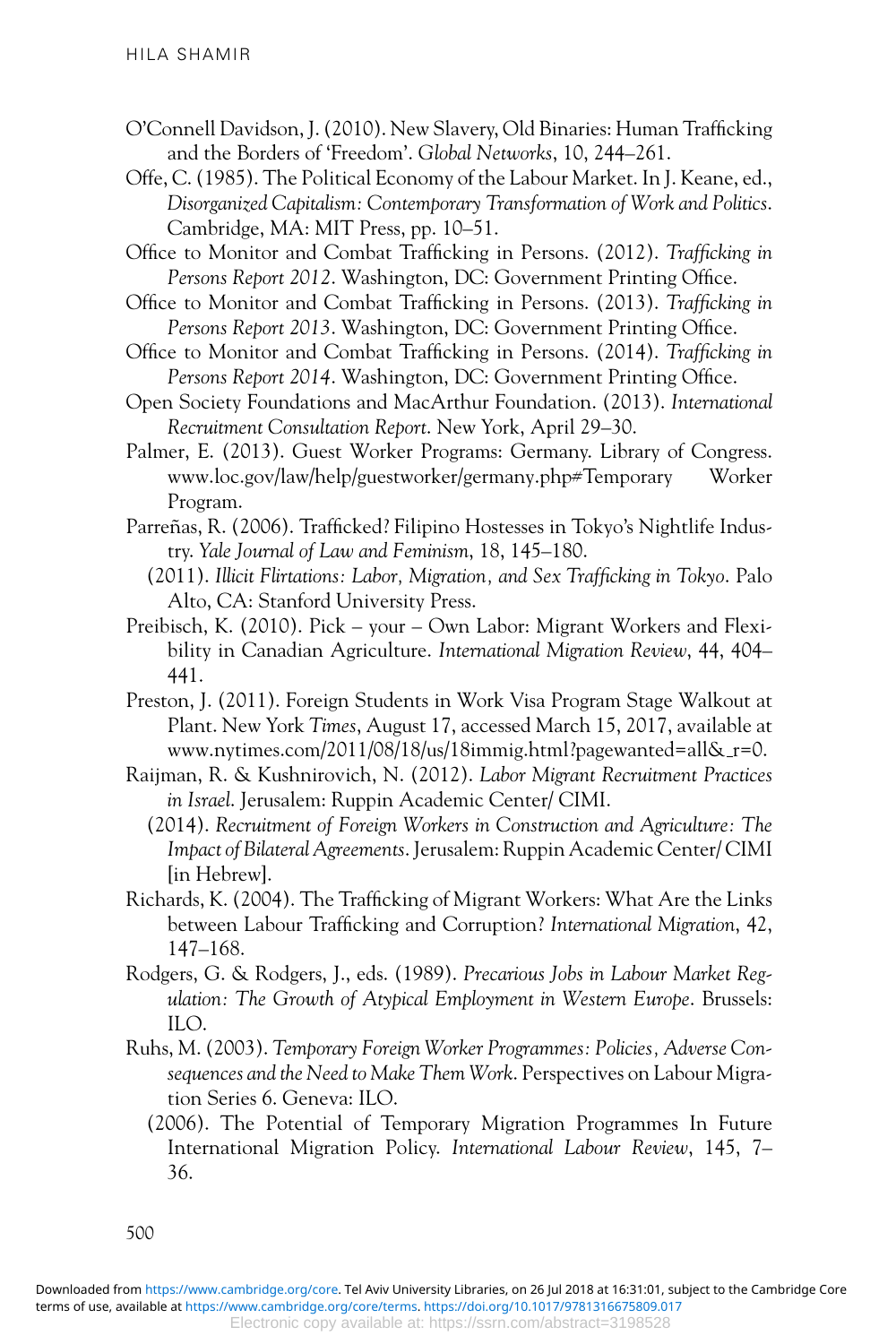(2010). Migrant Rights, Immigration Policy and Human Development. *Journal of Human Development and Capabilities*, 11, 259–279.

- (2015). *The Price of Rights*. Palo Alto, CA: Princeton University Press.
- Ruhs, M. & Martin, P. (2008). Number vs. Rights: Trade Offs and Guest Worker Programs. *International Migration Review*, 42, 249–265.
- Senior Policy Operating Group Grantmaking Committee. (2012). *Promising Practices: A Review of US Government-Funded Anti-Trafficking in Persons Programs*. Washington, DC: Government Printing Office. Accessed March 15, 2017, available at https://2009-2017.state.gov/documents/ organization/207712.pdf.
- Shamir, H. (2011). What's the Border Got to Do With It: How Immigration Regimes Affect Familial Care Provision – A Comparative Analysis. *American University of Journal Gender, Social Policy and the Law*, 19, 601– 669.
	- (2012). A Labor Paradigm for Human Trafficking. *University of California Law Review*, 60, 76–136.
- Shamir, H. & Mundlak, G. (2013). Spheres of Migration: Political, Economic and Universal Imperatives in Israel's Migration Regime. *Middle East Law and Governance*, 5, 112–172.
- Sharma, N. (2006). *Home Economics: Nationalism and the Making of 'Migrant Workers' in Canada*. Toronto: University of Toronto Press.
- Sönmez, S., Apostopoulos, Y., Tran, D. & Rentrope, S. (2011). Human Rights and Health Disparities for Migrant Workers in the UAE. *Health and Human Rights: An International Journal*, 13, 1–19. Accessed March 15, 2017, available at https://www.ncbi.nlm.nih.gov/pubmed/22773029
- Stone, K. V. W. (2007). Revisiting the At-Will Employment Doctrine: Imposed Terms, Implied Terms, and the Normative World of the Workplace. *Industrial Law Journal*, 36, 84–101.
- Tan, E. K. B. (2010). Managing Female Foreign Domestic Workers in Singapore: Economic Pragmatism, Coercive Legal Regulation, or Human Rights? *Israel Law Review*, 43, 99–125.
- Thomas, C. (2017). Immigration Controls and "Modern-Day Slavery." In P. Kotiswaran, ed., *Revisiting the Law and Governance of Trafficking, Forced Labor, and Modern Slavery*. Cambridge: Cambridge University Press.
- UDI (The Norwegian Directorate of Immigration). (2014). Seasonal Workers. Accessed March 15, 2017, available at www.udi.no/en/want-to-apply/ work-immigration/seasonal-workers/?c=tha#Seasonal-worker-1.
- United Nations. (2000a). Convention Against Transnational Organized Crime, New York, 15 November 2000, in force 29 September 2003, 2225 UNTS 209.
	- (2000b). Protocol to Prevent, Suppress and Punish Trafficking in Persons, Especially Women and Children, Supplementing the United Nations Convention Against Transnational Organized Crime, New